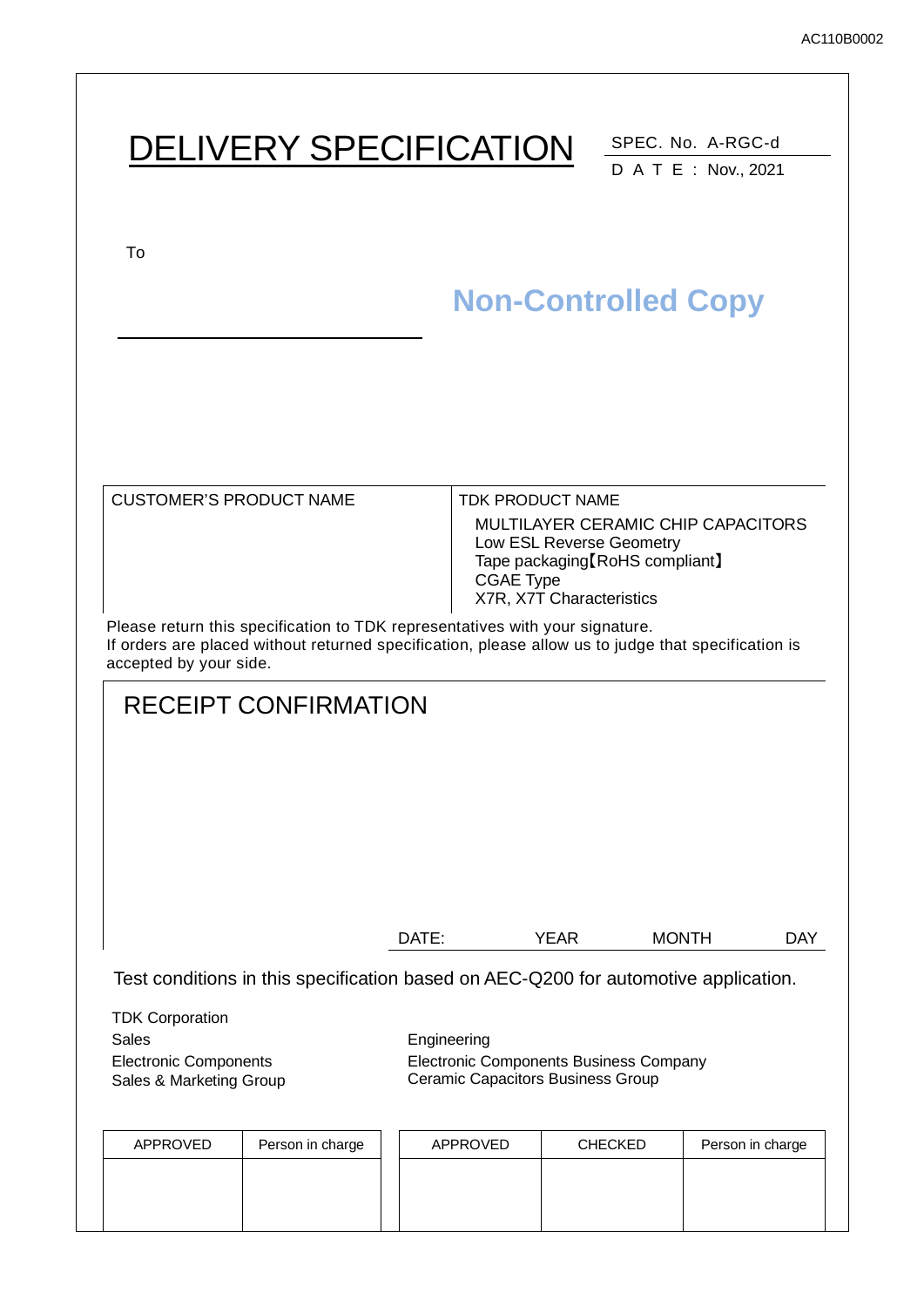#### **SCOPE**

This delivery specification shall be applied to Multilayer ceramic chip capacitors to be delivered to

#### **PRODUCTION PLACES**

.

Production places defined in this specification shall be TDK Corporation, TDK(Suzhou)Co.,Ltd and TDK Components U.S.A.,Inc.

#### **PRODUCT NAME**

The name of the product to be defined in this specifications shall be  $CGAE \diamond \diamond OOO \triangle \triangle \square \square \times$ .

#### **REFERENCE STANDARD**

| $JIS$ C 5101 - 1 : 2010 | Fixed capacitors for use in electronic equipment-Part 1: Generic specification                    |
|-------------------------|---------------------------------------------------------------------------------------------------|
| $C$ 5101 - 22 : 2014    | Fixed capacitors for use in electronic equipment-Part22 : Sectional specification                 |
|                         | : Fixed surface mount multilayer capacitors of ceramic dielectric, Class2                         |
| $C$ 0806 $-3$ : 2014    | Packaging of components for automatic handling - Part 3: Packaging of                             |
|                         | surface mount components on continuous tapes                                                      |
|                         | JEITA RCR-2335 C 2014 Safety application guide for fixed ceramic capacitors for use in electronic |
|                         | equipment                                                                                         |

#### **CONTENTS**

- 1. CODE CONSTRUCTION
- 2. OPERATING TEMPERATURE RANGE
- 3. STORING CONDITION AND TERM
- 4. INDUSTRIAL WASTE DISPOSAL
- 5. PERFORMANCE
- 6. INSIDE STRUCTURE AND MATERIAL
- 7. PACKAGING
- 8. SOLDERING CONDITION
- 9. CAUTION
- 10. TAPE PACKAGING SPECIFICATION

#### **<EXPLANATORY NOTE>**

When the mistrust in the spec arises, this specification is given priority. And it will be confirmed by written spec change after conference of both posts involved.

This specification warrants the quality of the ceramic chip capacitor. Capacitors should be evaluated or confirmed a state of mounted on your product.

If the use of the capacitors goes beyond the bounds of this specification, we can not afford to guarantee.

| <b>Division</b>                          | Date           | SPEC. No. |
|------------------------------------------|----------------|-----------|
| <b>Ceramic Capacitors Business Group</b> | November, 2021 | A-RGC-d   |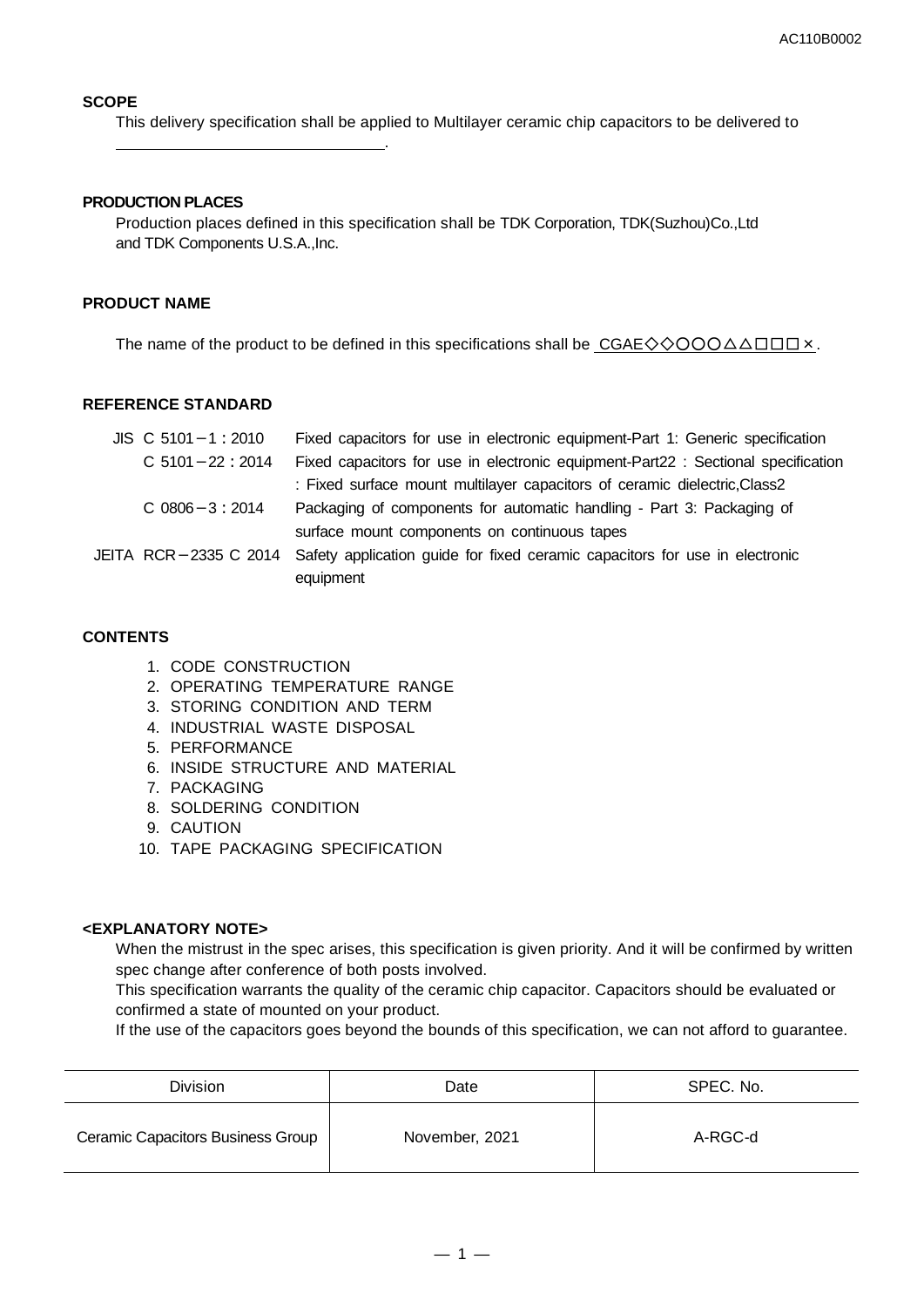## **1. CODE CONSTRUCTION**

(2) Type

| (Example)  | CGA | <u>EA 1</u> |     | <u>_X7R</u> | 1 H | 473 | <u>M</u>   |     | 0000                                                 |
|------------|-----|-------------|-----|-------------|-----|-----|------------|-----|------------------------------------------------------|
|            | (1) | (3)         | (4) | (5)         | (6) | (7) | (8)        | (9) | (10)                                                 |
|            |     |             |     |             |     |     |            |     |                                                      |
| (1) Series |     |             |     |             |     |     | Symbol     |     | Series                                               |
|            |     |             |     |             |     |     | <b>CGA</b> |     | Ceramic chip capacitor for<br>automotive application |
|            |     |             |     |             |     |     |            |     |                                                      |



|        | Type           | Dimensions (Unit: mm) |                 |                 |             |  |  |  |
|--------|----------------|-----------------------|-----------------|-----------------|-------------|--|--|--|
| Symbol | TDK(EIA style) |                       | W               |                 | В           |  |  |  |
|        | CGAEA(CC0204)  | $0.52 \pm 0.05$       | $1.00+0.05$     | $0.30 + 0.05$   | $0.10$ min. |  |  |  |
| Е      | CGAEB(CC0204)  | $0.58 \pm 0.10$       | $1.10 \pm 0.10$ | $0.58 + 0.10$   | $0.10$ min. |  |  |  |
|        | CGAEW(CC0204)  | $0.50+0.10$           | $1.00+0.10$     | $0.20 \pm 0.05$ | $0.10$ min. |  |  |  |

\*As for each item, please refer to detail page on TDK web.

(3) Thickness

(4) Voltage condition in the life test

| Symbol | Dimension(mm)        |
|--------|----------------------|
| А      | 0.30                 |
| R      | 0.50                 |
| W      | 0.20                 |
|        |                      |
| Symbol | Condition            |
|        | <b>Rated Voltage</b> |
| 2      | Rated Voltage x 2    |
| з      | Rated Voltage x 1.5  |

(5) Temperature Characteristics

\* Details are shown in table 1 No.6 at 5.PERFORMANCE.

(6) Rated Voltage

| Symbol | <b>Rated Voltage</b> |
|--------|----------------------|
| 1 H    | DC 50 V              |
| 1 F    | DC 25 V              |
| 0 J    | DC 6.3V              |
| 0 G    | DC 4 V               |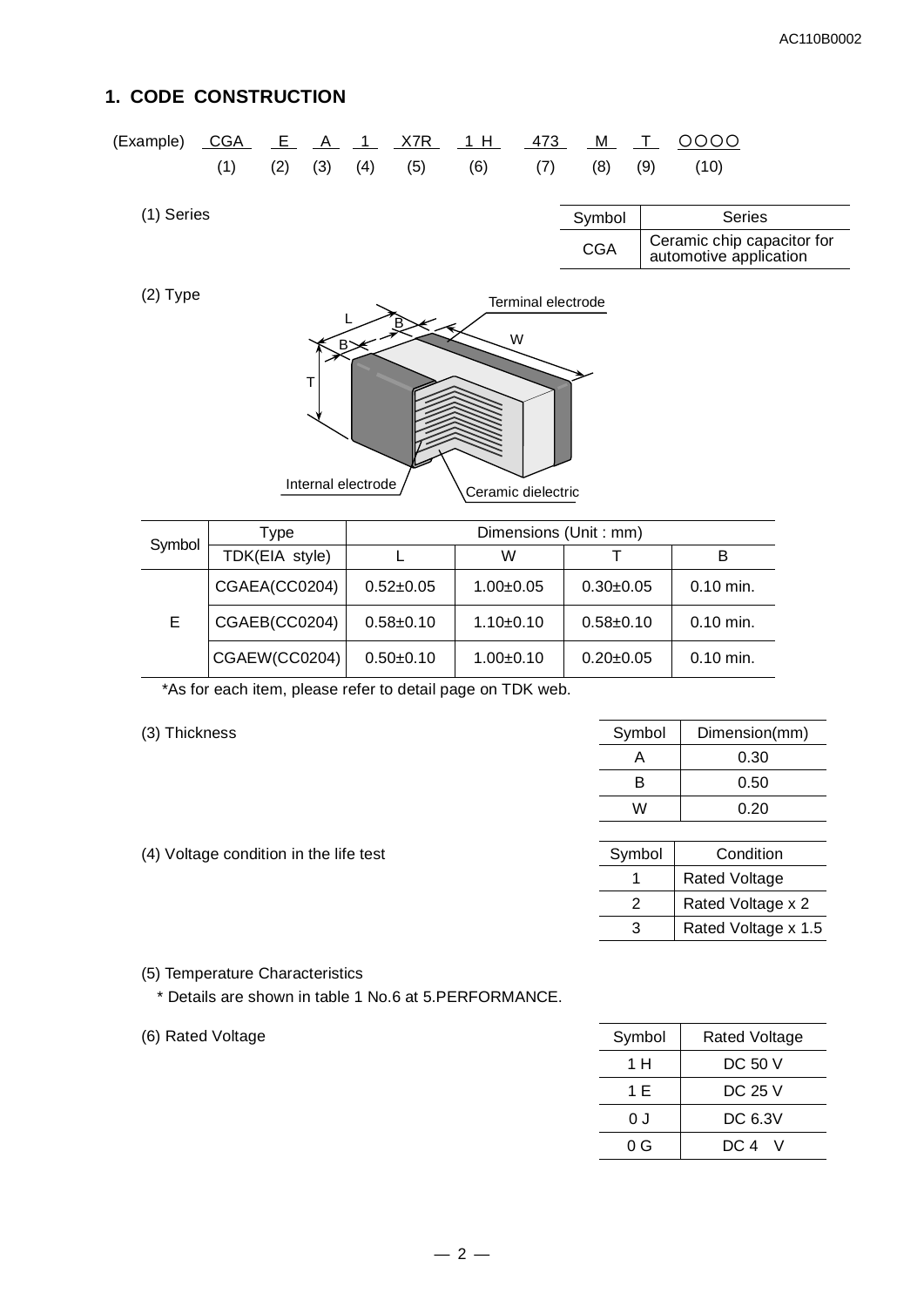(7) Rated Capacitance

Stated in three digits and in units of pico farads (pF). The first and Second digits identify the first and second significant figures of the capacitance, the third digit identifies the multiplier.

| Symbol | Rated<br>Capacitance |
|--------|----------------------|
| 473    | 47,000 pF            |

|  | (8) Capacitance tolerance |  |
|--|---------------------------|--|
|--|---------------------------|--|

| Symbol | Tolerance |
|--------|-----------|
| м      | ± 20%     |

| Symbol | Packaging |
|--------|-----------|
|        | Taping    |

(10) TDK Internal code

#### **2. OPERATING TEMPERATURE RANGE**

| Min. operating | Max. operating | Reference      |
|----------------|----------------|----------------|
| Temperature    | Temperature    | Temperature    |
| -55°C.         | 125°C          | $25^{\circ}$ C |

## **3. STORING CONDITION AND TERM**

| Storing temperature | Storing humidity | Storing term                     |
|---------------------|------------------|----------------------------------|
| $5 - 40^{\circ}$ C  | 20~70%RH         | Within 6 months<br>upon receipt. |

#### **4. INDUSTRIAL WASTE DISPOSAL**

Dispose this product as industrial waste in accordance with the Industrial Waste Law.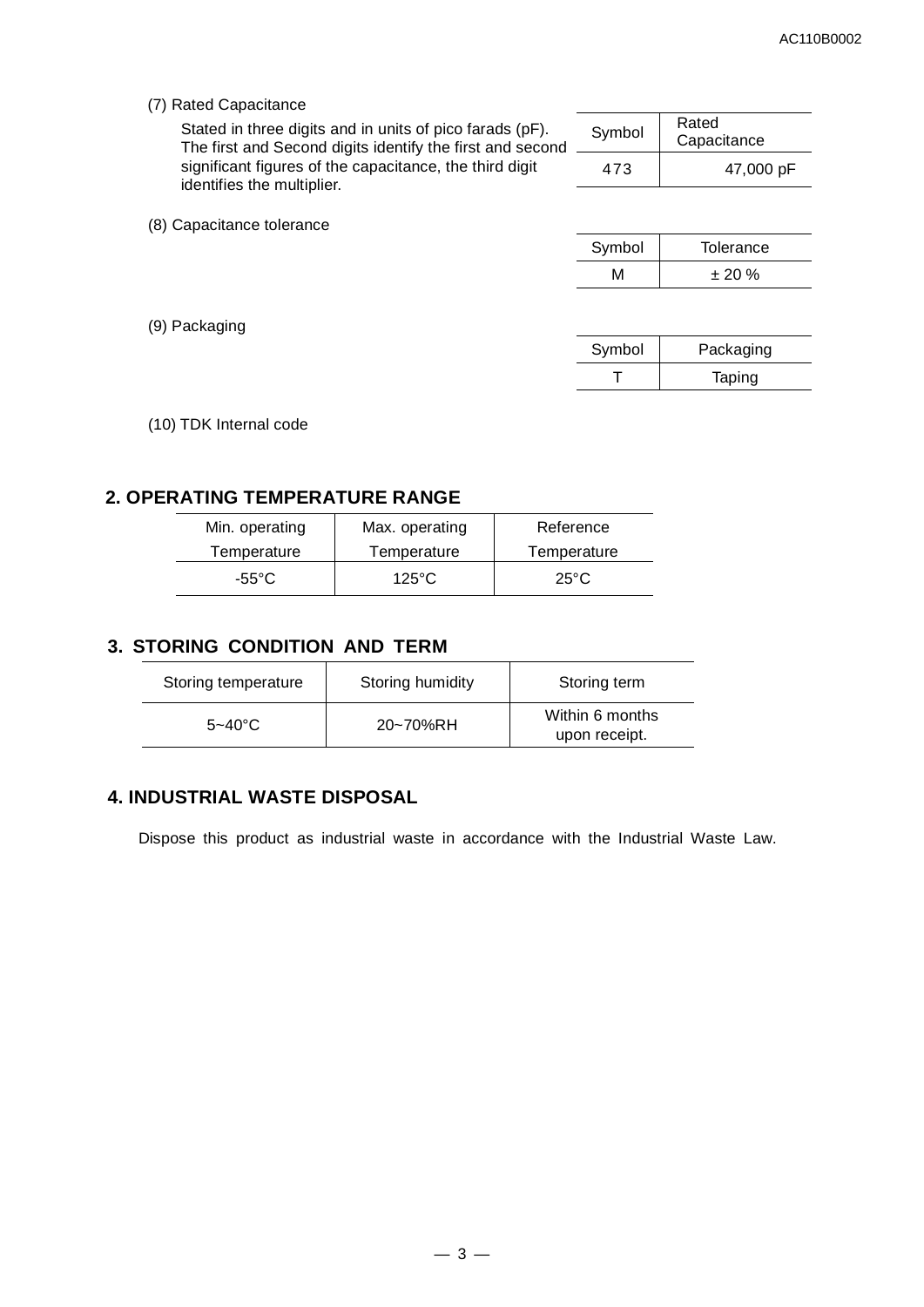## **5. PERFORMANCE**

Table 1

| No.            | Item                                             | Performance                                                                                                                                                     | Test or inspection method                                            |                        |                                                                                                                                                                                                                                                                                                                                       |
|----------------|--------------------------------------------------|-----------------------------------------------------------------------------------------------------------------------------------------------------------------|----------------------------------------------------------------------|------------------------|---------------------------------------------------------------------------------------------------------------------------------------------------------------------------------------------------------------------------------------------------------------------------------------------------------------------------------------|
| 1              | <b>External Appearance</b>                       | No defects, which may affect<br>performance.                                                                                                                    | Inspect with magnifying glass (3x)                                   |                        |                                                                                                                                                                                                                                                                                                                                       |
| $\overline{2}$ | <b>Insulation Resistance</b>                     | 10,000M $\Omega$ or 500M $\Omega$ · µF min.<br>(As for the capacitors of rated<br>voltage 6.3V DC and lower,<br>100 $M\Omega$ . µF min.), whichever<br>smaller. | Measuring voltage: Rated voltage<br>Voltage application time: 60s.   |                        |                                                                                                                                                                                                                                                                                                                                       |
| 3              | <b>Voltage Proof</b>                             | Withstand test voltage without<br>insulation breakdown or other<br>damage.                                                                                      | Voltage application time : 1s.<br>lower                              |                        | Apply voltage : $2.5 \times$ rated voltage<br>Charge/discharge current: 50mA or                                                                                                                                                                                                                                                       |
| $\overline{4}$ | Capacitance                                      | Within the specified tolerance.                                                                                                                                 |                                                                      | Measuring<br>frequency | Measuring<br>voltage                                                                                                                                                                                                                                                                                                                  |
|                |                                                  |                                                                                                                                                                 |                                                                      | $1$ kHz $\pm$ 10%      | $1.0 \pm 0.2$ Vrms.                                                                                                                                                                                                                                                                                                                   |
|                |                                                  |                                                                                                                                                                 | As for CGAEA1X7T0J104M,<br>CGAEA3X7T0G104M and                       |                        | CGAEW1X7T0G104M, 0.5Vrms is applied.                                                                                                                                                                                                                                                                                                  |
| 5              | <b>Dissipation Factor</b>                        | Please refer to detail page on<br>TDK web.                                                                                                                      | See No.4 in this table for measuring<br>condition.                   |                        |                                                                                                                                                                                                                                                                                                                                       |
| 6              | Temperature<br>Characteristics of<br>Capacitance | Capacitance Change (%)<br>No voltage applied<br>X7R : ±15<br>$XT: ^{+22}$<br>$-33$                                                                              | each step.<br><b>Step</b><br>1<br>2<br>3<br>4                        |                        | Capacitance shall be measured by the<br>steps shown in the following table,<br>after thermal equilibrium is obtained for<br>∆C be calculated ref. STEP3 reading.<br>Temperature $(^{\circ}C)$<br>$25 \pm 2$<br>$-55 \pm 2$<br>$25 \pm 2$<br>$125 \pm 2$<br>As for measuring voltage, please<br>contact with our sales representative. |
| $\overline{7}$ | Robustness of<br><b>Terminations</b>             | No sign of termination coming<br>off, breakage of ceramic, or<br>other abnormal signs.                                                                          | direction of P.C.board.<br>Pushing force: 2N<br>Holding time: 10±1s. | Capacitor              | Reflow solder the capacitor on a<br>P.C.Board shown in Appendix 2.<br>Apply a pushing force gradually at the<br>center of a specimen in a horizontal<br>Pushing force<br>P.C.Board                                                                                                                                                    |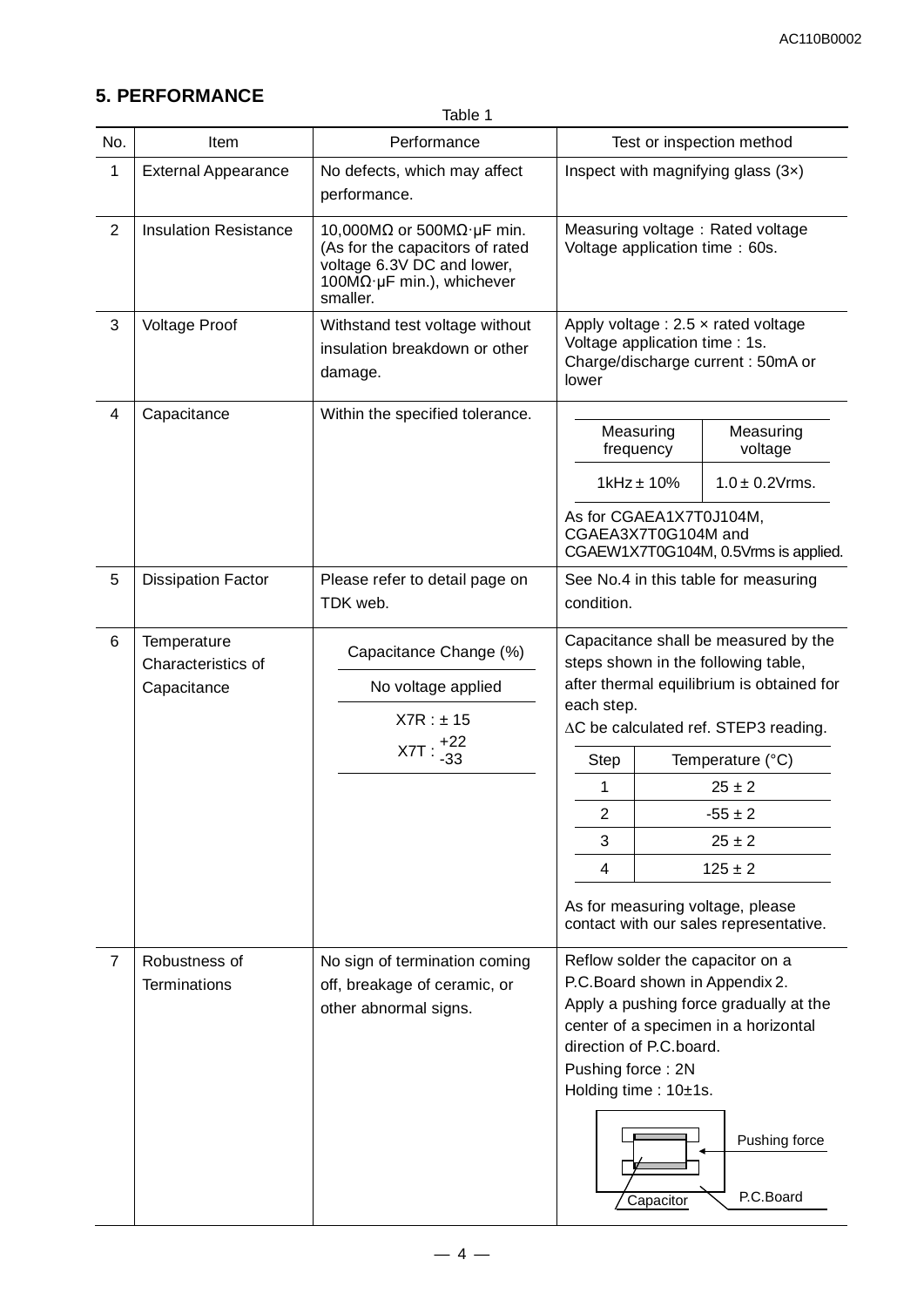## (continued)

| No. | Item                            |                                                                                               |                                                                                                                                                                                                                                                                 | Performance                                                                       | Test or inspection method                                                        |                                                                                                                                                                                                                                                                                                                              |
|-----|---------------------------------|-----------------------------------------------------------------------------------------------|-----------------------------------------------------------------------------------------------------------------------------------------------------------------------------------------------------------------------------------------------------------------|-----------------------------------------------------------------------------------|----------------------------------------------------------------------------------|------------------------------------------------------------------------------------------------------------------------------------------------------------------------------------------------------------------------------------------------------------------------------------------------------------------------------|
| 8   | Bending                         | Capacitance                                                                                   | Change from the value<br>before test<br>± 12.5%                                                                                                                                                                                                                 |                                                                                   |                                                                                  | Reflow solder the capacitor on a<br>P.C.Board shown in Appendix 1.<br>50<br>F<br>R <sub>5</sub><br>45<br>45<br>(Unit: mm)                                                                                                                                                                                                    |
| 9   | Solderability                   |                                                                                               | New solder to cover over 75% of<br>termination.<br>25% may have pinholes or rough<br>spots but not concentrated in<br>one spot.<br>Ceramic surface of A sections<br>shall not be exposed due to<br>melting or shifting of termination<br>material.<br>A section |                                                                                   | Solder:<br>Flux:<br>Solder temp.: 245±5°C<br>Dwell time:<br>Solder<br>position : | Sn-3.0Ag-0.5Cu<br>Isopropyl alcohol (JIS K<br>8839) Rosin (JIS K 5902)<br>25% solid solution.<br>$3 + 0.3s$ .<br>Until both terminations are<br>completely soaked.                                                                                                                                                           |
| 10  | Resistance<br>to solder<br>heat | External<br>appearance<br>Capacitance<br>D.F.<br>Insulation<br>resistance<br>Voltage<br>proof | No cracks are allowed and<br>least 60% with new solder.<br>Characteristics<br>X7R<br>X7T<br>Meet the initial spec.<br>Meet the initial spec.<br>No insulation breakdown or<br>other damage.                                                                     | terminations shall be covered at<br>Change from the<br>value before test<br>±7.5% | Solder:<br>Flux:<br>Solder<br>$temp.$ :<br>Dwell time:<br>Solder<br>position :   | Sn-3.0Ag-0.5Cu<br>Isopropyl alcohol (JIS K)<br>8839) Rosin (JIS K 5902)<br>25% solid solution.<br>$260 \pm 5^{\circ}$ C<br>10±1s.<br>Until both terminations<br>are completely soaked.<br>Pre-heating: Temp. - 110~140°C<br>Time $-30\nu$ 60s.<br>Leave the capacitors in ambient condition<br>for 24±2h before measurement. |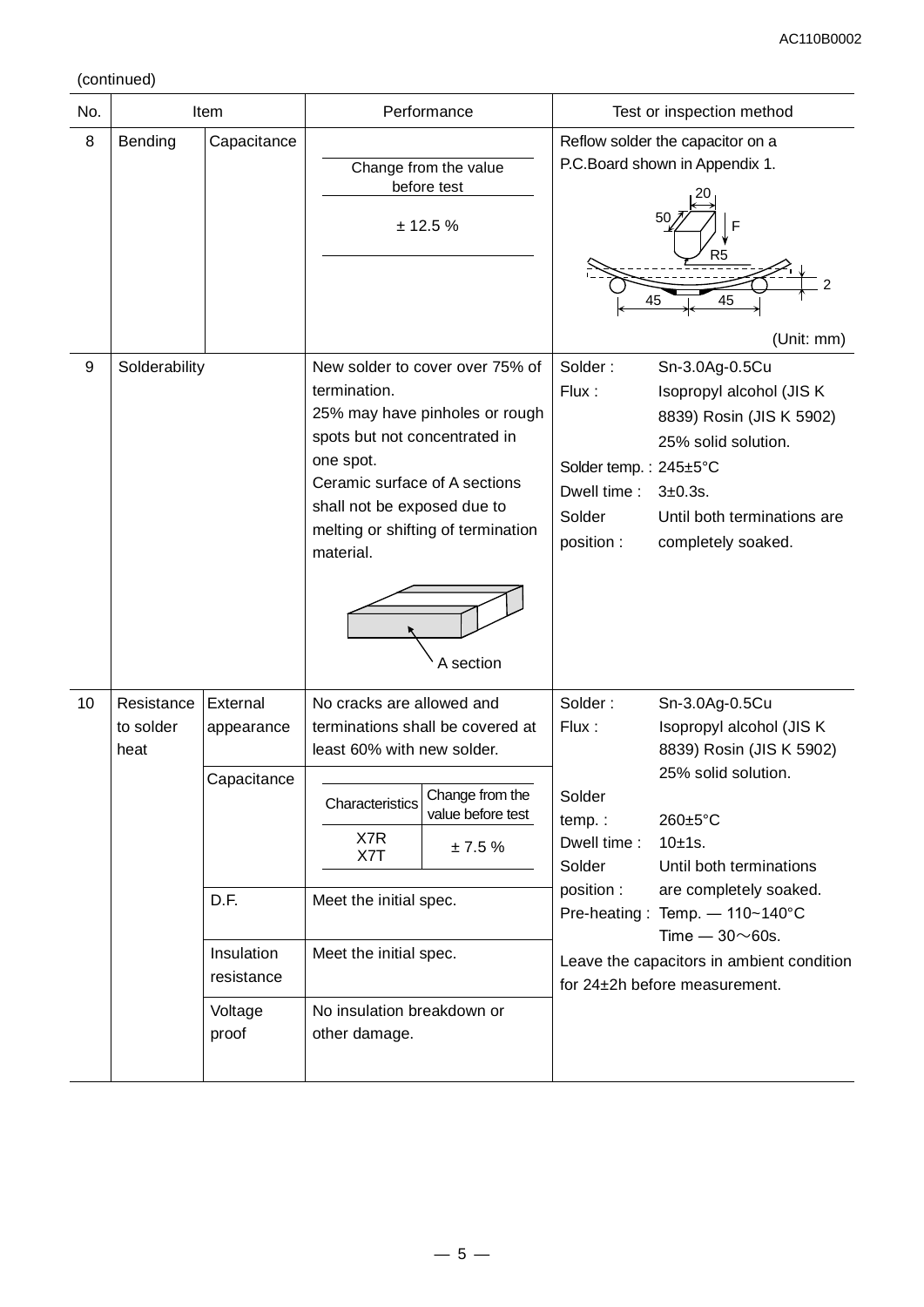#### (continued)

| No. | Item                   |                          | Performance                                                                                                |                                                     | Test or inspection method                                                                             |                                                                                      |             |  |
|-----|------------------------|--------------------------|------------------------------------------------------------------------------------------------------------|-----------------------------------------------------|-------------------------------------------------------------------------------------------------------|--------------------------------------------------------------------------------------|-------------|--|
| 11  | Vibration              | External<br>appearance   | No mechanical damage.                                                                                      |                                                     |                                                                                                       | Applied force: 5G max.<br>Frequency: 10~2,000Hz<br>Reciprocating sweep time: 20 min. |             |  |
|     |                        | Capacitance              | Characteristics                                                                                            | Change from the<br>value before test                |                                                                                                       | Cycle: 12 cycles in each 3 mutually<br>perpendicular directions.                     |             |  |
|     |                        |                          | X7R<br>X7T                                                                                                 | ± 7.5%                                              |                                                                                                       | Reflow solder the capacitors on a                                                    |             |  |
|     |                        | D.F.                     | Meet the initial spec.                                                                                     |                                                     |                                                                                                       | P.C.Board shown in Appendix 2<br>before testing.                                     |             |  |
| 12  | Temperature<br>cycle   | External<br>appearance   | No mechanical damage.                                                                                      |                                                     | Expose the capacitors in the<br>condition step1 through step 4 listed                                 |                                                                                      |             |  |
|     |                        | Capacitance              | Characteristics                                                                                            | Change from the<br>value before test                |                                                                                                       | in the following table.<br>Temp. cycle: 1,000 cycles                                 |             |  |
|     |                        |                          | X7R                                                                                                        | Please contact<br>with our sales                    | Step                                                                                                  | Temperature (°C)                                                                     | Time (min.) |  |
|     |                        |                          | X7T                                                                                                        | representative.                                     | 1                                                                                                     | $-55 \pm 3$                                                                          | $30 \pm 3$  |  |
|     |                        |                          |                                                                                                            |                                                     | $\overline{c}$                                                                                        | Ambient Temp.                                                                        | $2 - 5$     |  |
|     |                        | D.F.                     | Meet the initial spec.                                                                                     |                                                     | 3                                                                                                     | $125 \pm 2$                                                                          | $30 \pm 2$  |  |
|     |                        |                          |                                                                                                            | 4                                                   | Ambient Temp.                                                                                         | $2 - 5$                                                                              |             |  |
|     |                        | Insulation<br>resistance | Meet the initial spec.                                                                                     |                                                     | Leave the capacitors in ambient<br>condition for 24±2h before                                         |                                                                                      |             |  |
|     |                        | Voltage<br>proof         | damage.                                                                                                    | No insulation breakdown or other                    | measurement.<br>Reflow solder the capacitors on a<br>P.C.Board shown in Appendix 2<br>before testing. |                                                                                      |             |  |
| 13  | Moisture<br>Resistance | External<br>appearance   | No mechanical damage.                                                                                      |                                                     |                                                                                                       | Test temp.: 40±2°C<br>Test humidity: 90~95%RH                                        |             |  |
|     | (Steady<br>State)      | Capacitance              | Characteristics                                                                                            | Change from the<br>value before test                |                                                                                                       | Test time: 500 +24,0h<br>Leave the capacitors in ambient                             |             |  |
|     |                        |                          | X7R<br>X7T                                                                                                 | Please contact<br>with our sales<br>representative. | condition for 24±2h before<br>measurement.                                                            |                                                                                      |             |  |
|     |                        |                          |                                                                                                            | Reflow solder the capacitors on a                   |                                                                                                       |                                                                                      |             |  |
|     |                        | D.F.                     | 200% of Initial spec max.                                                                                  |                                                     |                                                                                                       | P.C. Board shown in Appendix2<br>before testing.                                     |             |  |
|     |                        | Insulation<br>resistance | 1,000M $\Omega$ or 50M $\Omega$ · µF min.<br>(As for the capacitors of rated<br>voltage 6.3V DC and lower, | $10M\Omega$ µF min.), whichever smaller.            |                                                                                                       |                                                                                      |             |  |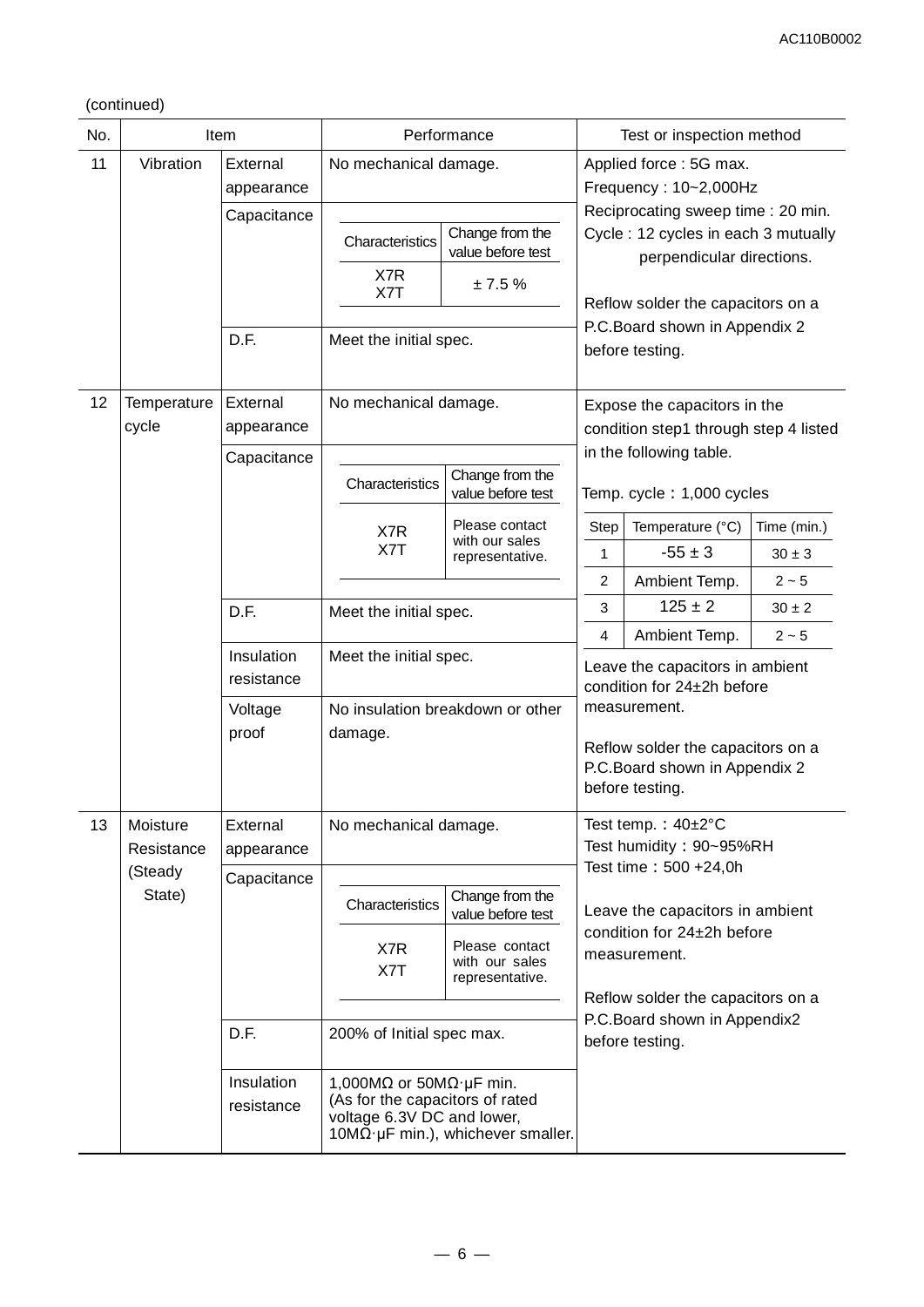(continued)

| No. |                                                                                                                                                                                       | Item                                  |                                                                                                          | Performance                                                                                                                                                                                                                                                                    | Test or inspection method                                                                                                                                                                                                                                                      |
|-----|---------------------------------------------------------------------------------------------------------------------------------------------------------------------------------------|---------------------------------------|----------------------------------------------------------------------------------------------------------|--------------------------------------------------------------------------------------------------------------------------------------------------------------------------------------------------------------------------------------------------------------------------------|--------------------------------------------------------------------------------------------------------------------------------------------------------------------------------------------------------------------------------------------------------------------------------|
| 14  | Moisture<br>Resistance                                                                                                                                                                | External<br>appearance<br>Capacitance | No mechanical damage.                                                                                    |                                                                                                                                                                                                                                                                                | Test temp.: $85 \pm 2^{\circ}$ C<br>Test humidity: 85%RH<br>Applied voltage: Rated voltage<br>Test time: 1,000 +48,0h                                                                                                                                                          |
|     |                                                                                                                                                                                       |                                       | Characteristics<br>X7R                                                                                   | Change from the<br>value before test<br>Please contact<br>with our sales                                                                                                                                                                                                       | Charge/discharge current: 50mA or lower<br>Leave the capacitors in ambient condition<br>for 24±2h before measurement.                                                                                                                                                          |
|     |                                                                                                                                                                                       | D.F.                                  | X7T<br>200% of Initial spec max.                                                                         | representative.                                                                                                                                                                                                                                                                | Reflow solder the capacitors on a<br>P.C. Board shown in Appendix2 before                                                                                                                                                                                                      |
|     |                                                                                                                                                                                       | Insulation<br>resistance              | 500M $\Omega$ or 25M $\Omega$ · µF min.<br>(As for the capacitors of rated<br>voltage 6.3V DC and lower, | $5M\Omega \cdot \mu F$ min.), whichever smaller.                                                                                                                                                                                                                               | testing.<br>Initial value setting<br>Voltage conditioning 《After voltage treat<br>the capacitors under testing temperature<br>and voltage for 1 hour, leave the<br>capacitors in ambient condition for 24±2h<br>before measurement.<br>Use this measurement for initial value. |
| 15  | Life                                                                                                                                                                                  | External<br>appearance<br>Capacitance | No mechanical damage.                                                                                    |                                                                                                                                                                                                                                                                                | Test temp.: $125 \pm 2^{\circ}$ C<br>Applied voltage: Please contact with our<br>sales representative.<br>Test time: 1,000 +48,0h                                                                                                                                              |
|     |                                                                                                                                                                                       |                                       | Change from the<br>Characteristics<br>value before test                                                  |                                                                                                                                                                                                                                                                                | Charge/discharge current: 50mA or lower                                                                                                                                                                                                                                        |
|     |                                                                                                                                                                                       |                                       | X7R<br>X7T                                                                                               | Please contact<br>with our sales<br>representative.                                                                                                                                                                                                                            | Leave the capacitors in ambient<br>condition for 24±2h before<br>measurement.                                                                                                                                                                                                  |
|     |                                                                                                                                                                                       | D.F.                                  | 200% of Initial spec max.                                                                                |                                                                                                                                                                                                                                                                                | Reflow solder the capacitors on a<br>P.C. Board shown in Appendix2 before                                                                                                                                                                                                      |
|     | Insulation<br>1,000M $\Omega$ or 50M $\Omega$ · µF min.<br>(As for the capacitors of rated<br>resistance<br>voltage 6.3V DC and lower,<br>$10M\Omega$ µF min.), whichever<br>smaller. |                                       |                                                                                                          | testing.<br>Initial value setting<br>Voltage conditioning 《After voltage treat<br>the capacitors under testing temperature<br>and voltage for 1 hour, leave the<br>capacitors in ambient condition for 24±2h<br>before measurement.<br>Use this measurement for initial value. |                                                                                                                                                                                                                                                                                |

\*As for the initial measurement of capacitors on number 6,10,11,12 and 13 leave capacitors at 150 0,–10°C for 1h and measure the value after leaving capacitors for  $24 \pm 2h$  in ambient condition.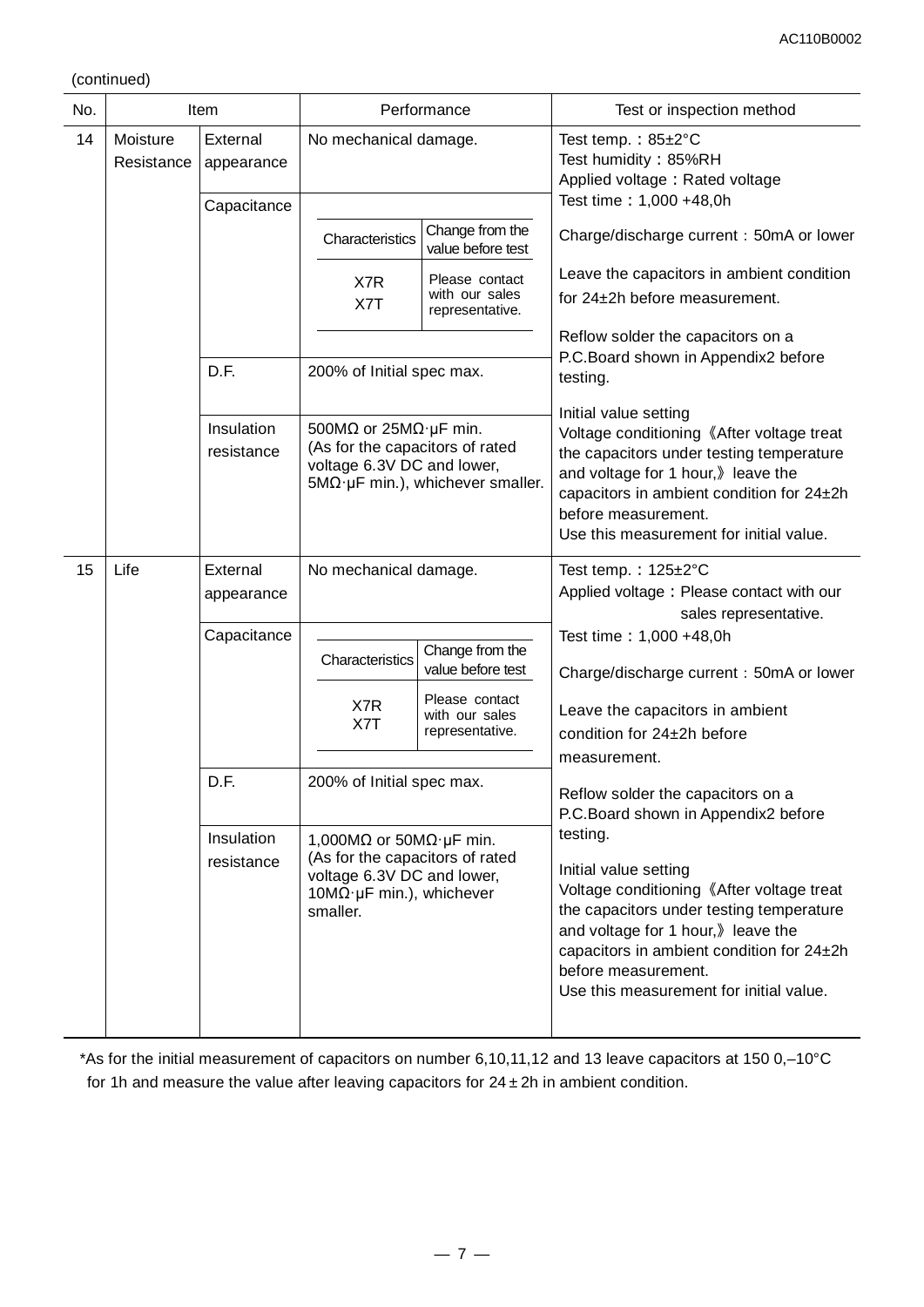

|                          |     |                   | (Unit: mm) |
|--------------------------|-----|-------------------|------------|
| Symbol                   |     | <b>Dimensions</b> |            |
| Case size                | a   | b                 | C          |
| <b>CGAEA</b><br>(CCO204) | 0.2 | 0.6               | 1.0        |
| <b>CGAEB</b><br>(CCO204) | 0.2 | 0.65              | 1.1        |
| <b>CGAEW</b><br>(CC0204) | 0.2 | 0.6               | 1.0        |

1. Material : Glass Epoxy(As per JIS C6484 GE4)

2. Thickness: Appendix 1 ― 0.8mm



Appendix 2 — 1.6mm **Copper (Thickness: 0.035mm)** Solder resist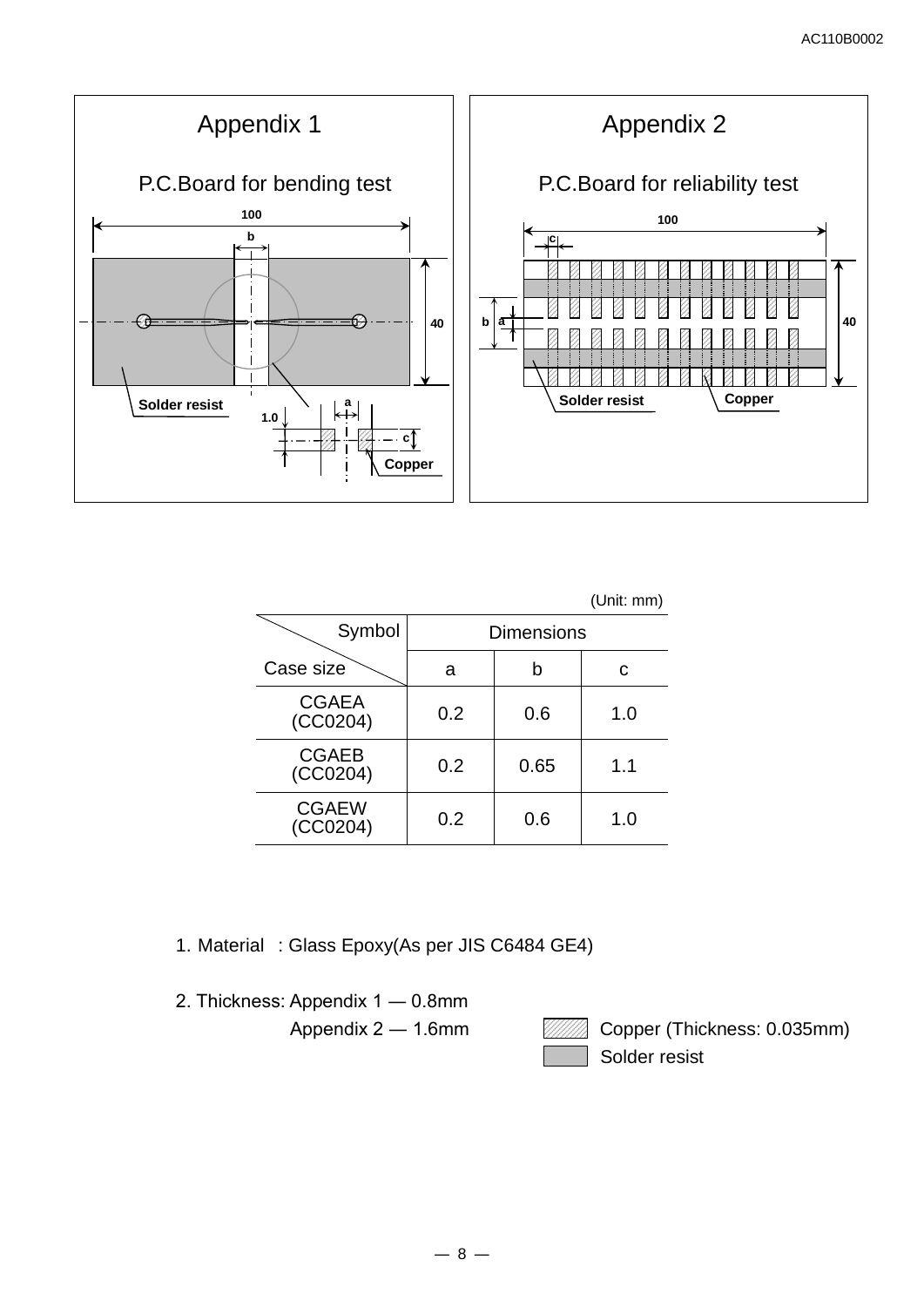## **6. INSIDE STRUCTURE AND MATERIAL**



| No. | <b>NAME</b>       | MATERIAL           |
|-----|-------------------|--------------------|
|     | <b>Dielectric</b> | BaTiO <sub>3</sub> |
| 2   | Electrode         | Nickel (Ni)        |
| 3   |                   | Copper (Cu)        |
|     | Termination       | Nickel (Ni)        |
| 5   |                   | Tin (Sn)           |

## **7. PACKAGING**

Packaging shall be done to protect the components from the damage during transportation and storing, and a label which has the following information shall be attached. Tape packaging is as per 10. TAPE PACKAGING SPECIFICATION.

Information on label

- 1) Inspection No.
- $2)$  TDK P/N
- 3) Customer's P/N
- 4) Quantity

\*Composition of Inspection No.

Example

|  |                   | 23  | 0 0 1 |
|--|-------------------|-----|-------|
|  | $(a)$ $(b)$ $(c)$ | (d) | (e)   |

(a) Line code

(b) Last digit of the year

- (c) Month and A for January and B for February and so on. (Skip I)
- (d) Inspection Date of the month.
- (e) Serial No. of the day

\*Composition of new Inspection No.

(Implemented on and after May 1, 2019 in sequence)



- (a) Prefix
- (b) Line code
- (c) Last digit of the year
- (d) Month and A for January and B for February and so on. (Skip I)
- (e) Inspection Date of the month.
- (f) Serial No. of the day(00  $\sim$  ZZ)
- $(g)$  Suffix(00 ~ ZZ)
- \* It was shifted to the new inspection No. on and after May 2019, but the implementation timing may be different depending on shipment bases.

Until the shift is completed, either current or new composition of inspection No. will be applied.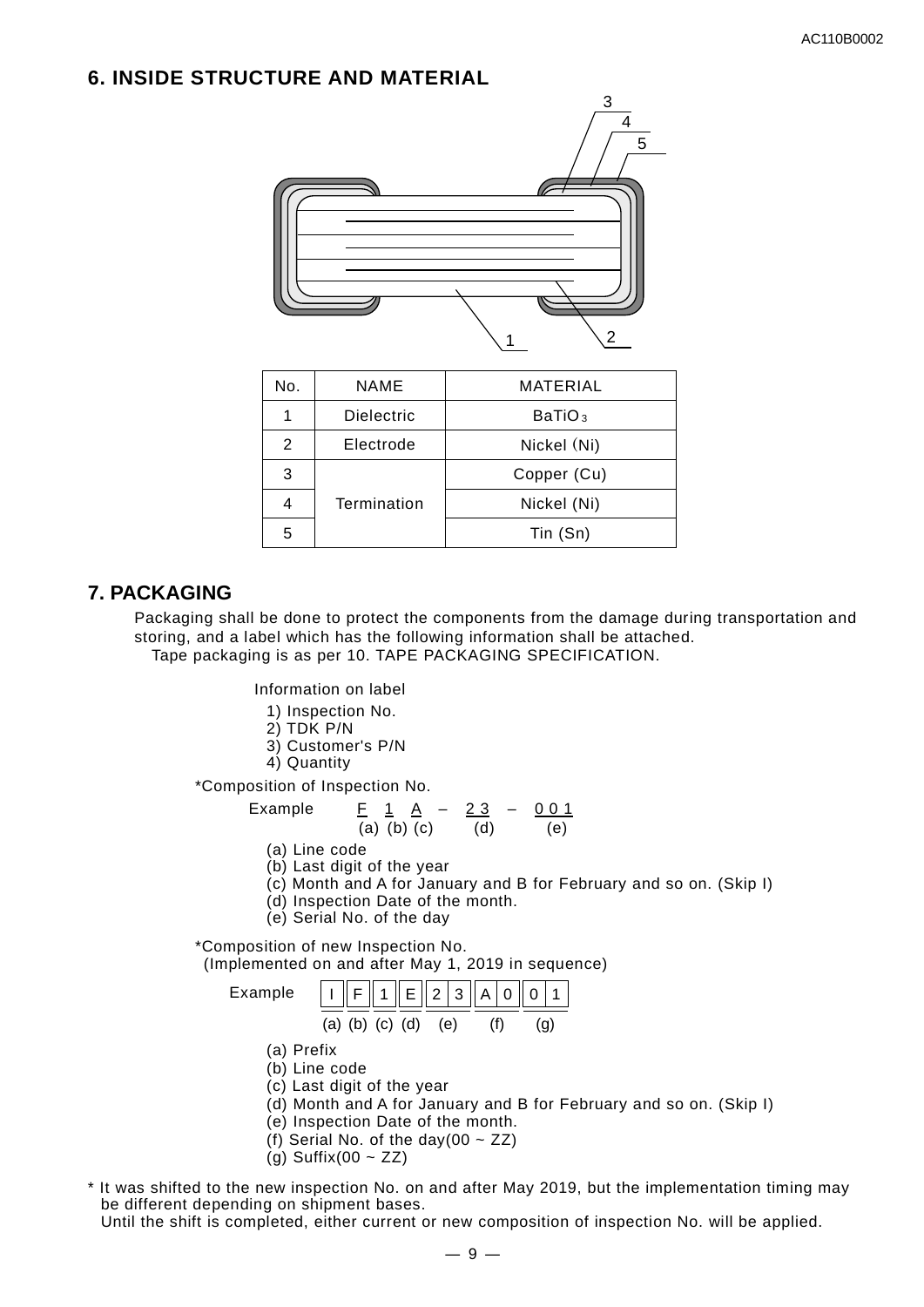# **8. SOLDERING CONDITION**

Reflow soldering only.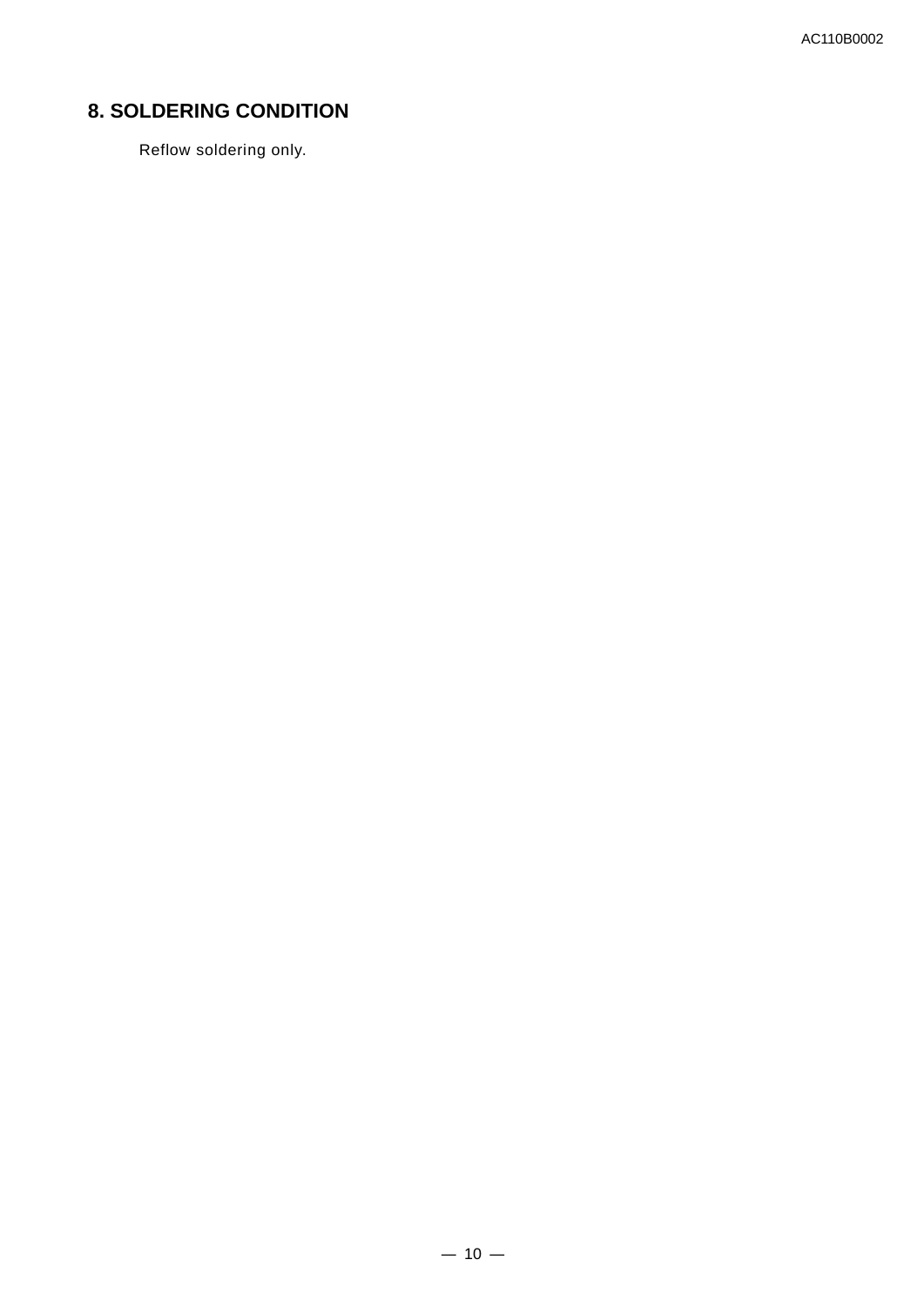# **9. CAUTION**

| No.            | Process                                                     | Condition                                                                                                                                                                                                                                                                                                                                                                                                                                                                                                                                                                                                                                                                                                                                                                                                                                                                                                                                                                                                                                                                                                                       |
|----------------|-------------------------------------------------------------|---------------------------------------------------------------------------------------------------------------------------------------------------------------------------------------------------------------------------------------------------------------------------------------------------------------------------------------------------------------------------------------------------------------------------------------------------------------------------------------------------------------------------------------------------------------------------------------------------------------------------------------------------------------------------------------------------------------------------------------------------------------------------------------------------------------------------------------------------------------------------------------------------------------------------------------------------------------------------------------------------------------------------------------------------------------------------------------------------------------------------------|
| $\mathbf{1}$   | Operating<br>Condition<br>(Storage, Use,<br>Transportation) | 1-1. Storage, Use<br>The capacitors must be stored in an ambient temperature of 5 to 40°C with a<br>relative humidity of 20 to 70%RH. JIS C 60721-3-1 Class 1K2 should be followed for<br>the other climatic conditions.                                                                                                                                                                                                                                                                                                                                                                                                                                                                                                                                                                                                                                                                                                                                                                                                                                                                                                        |
|                |                                                             | 1) High temperature and humidity environment may affect a capacitor's solder ability<br>because it accelerates terminal oxidization. They also deteriorate performance of<br>taping and packaging. Therefore, SMD capacitors shall be used within 6 months.<br>For capacitors with terminal electrodes consisting of silver or silver-palladium<br>which tend to become oxidized or sulfurized, use as soon as possible, such as<br>within one month after opening the bag.                                                                                                                                                                                                                                                                                                                                                                                                                                                                                                                                                                                                                                                     |
|                |                                                             | 2) When capacitors are stored for a longer time period than 6 months, confirm the<br>solderability of the capacitors prior to use.<br>During storage, keep the minimum packaging unit in its original packaging without<br>opening it.<br>Do not deviate from the above temperature and humidity conditions even for a<br>short term.                                                                                                                                                                                                                                                                                                                                                                                                                                                                                                                                                                                                                                                                                                                                                                                           |
|                |                                                             | 3) Corrosive gasses in the air or atmosphere may result in deterioration of the<br>reliability, such as poor solderability of the terminal electrodes. Do not store<br>capacitors where they will be exposed to corrosive gas (e.g., hydrogen sulfide,<br>sulfur dioxide, chlorine ammonia etc.)                                                                                                                                                                                                                                                                                                                                                                                                                                                                                                                                                                                                                                                                                                                                                                                                                                |
|                |                                                             | 4) Solderability and electrical performance may deteriorate due to photochemical<br>change in the terminal electrode if stored in direct sunlight, or due to condensation<br>from rapid changes in humidity.<br>The capacitors especially which use resin material must be operated and stored in<br>an environment free of dew condensation, as moisture absorption due to<br>condensation may affect the performance.                                                                                                                                                                                                                                                                                                                                                                                                                                                                                                                                                                                                                                                                                                         |
|                |                                                             | 5) Refer to JIS C 60721-3-1, class 1K2 for other climate conditions.                                                                                                                                                                                                                                                                                                                                                                                                                                                                                                                                                                                                                                                                                                                                                                                                                                                                                                                                                                                                                                                            |
|                |                                                             | 1-2. Handling in transportation<br>In case of the transportation of the capacitors, the performance of the capacitors<br>may be deteriorated depending on the transportation condition.<br>(Refer to JEITA RCR-2335C 9.2 Handling in transportation)                                                                                                                                                                                                                                                                                                                                                                                                                                                                                                                                                                                                                                                                                                                                                                                                                                                                            |
| $\overline{2}$ | Circuit design                                              | 2-1. Operating temperature                                                                                                                                                                                                                                                                                                                                                                                                                                                                                                                                                                                                                                                                                                                                                                                                                                                                                                                                                                                                                                                                                                      |
|                | $\sqrt{ }$ Caution                                          | 1) Upper category temperature (maximum operating temperature) is specified.<br>It is necessary to select a capacitor whose rated temperature us higher than the<br>operating temperature. Also, it is necessary to consider the temperature<br>distribution in the equipment and seasonal temperature variation.                                                                                                                                                                                                                                                                                                                                                                                                                                                                                                                                                                                                                                                                                                                                                                                                                |
|                |                                                             | 2) Surface temperature including self heating should be below maximum operating<br>temperature.<br>Due to dielectric loss, capacitors will heat itself when AC is applied due to ESR.<br>Especially at high frequencies, please be careful that the heat might be so extreme.<br>Also, even if the surface temperature of the capacitor includes self-heating and is<br>the maximum operating temperature or lower, excessive heating of the capacitor<br>due to self-heating may cause deterioration of the characteristics and reliability of<br>the capacitor.<br>The self-heating temperature rise of the capacitor changes depending on the<br>difference in heat radiation due to the mounting method to the device, the ambient<br>temperature, the cooling method of the device and circuit board material and the<br>design, etc.<br>The load should be contained so that the self-heating temperature rise of the<br>capacitor body in a natural convection environment at an ambient temperature of<br>25°C remain below 20°C.<br>When using in a high-frequency circuit or a circuit in which a capacitor generates |
|                |                                                             | heat, such as when a high-frequency ripple current flows, pay attention to the above<br>precautions. (Note that accurate measurement may not be possible with self-<br>heating measurement when the equipment applies cooling other than natural<br>convection such as a cooling fan.)                                                                                                                                                                                                                                                                                                                                                                                                                                                                                                                                                                                                                                                                                                                                                                                                                                          |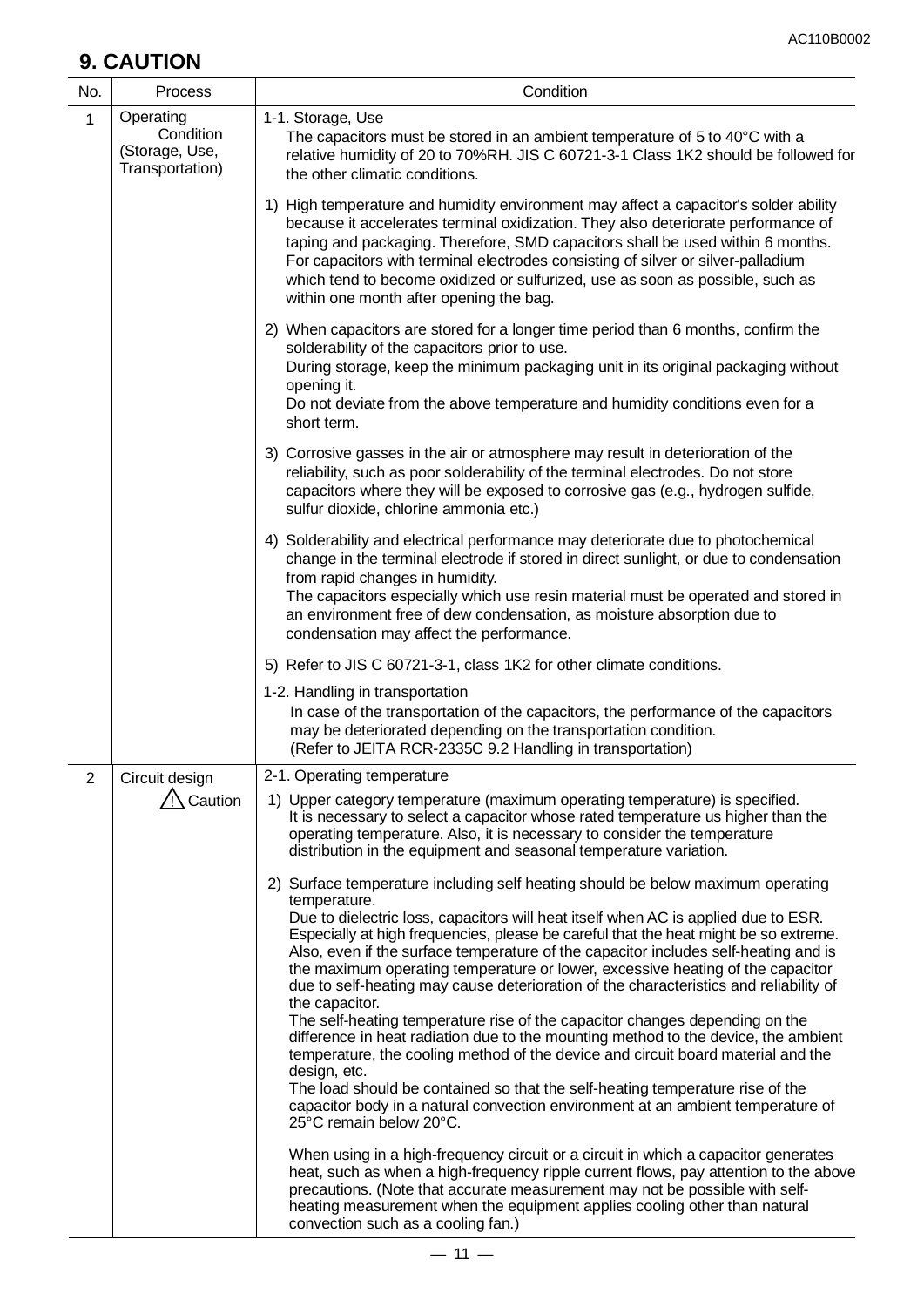| No.            | <b>Process</b>            | Condition                                                                                                                                                                                                                                                                     |
|----------------|---------------------------|-------------------------------------------------------------------------------------------------------------------------------------------------------------------------------------------------------------------------------------------------------------------------------|
| $\overline{2}$ | Circuit design<br>Caution | 3) The electrical characteristics of the capacitors will vary depending on the<br>temperature. The capacitors should be selected and designed in taking the<br>temperature into consideration.                                                                                |
|                |                           | 2-2. When overvoltage is applied                                                                                                                                                                                                                                              |
|                |                           | Applying overvoltage to a capacitor may cause dielectric breakdown and result in<br>a short circuit. The duration until dielectric breakdown depends on the applied<br>voltage and the ambient temperature.                                                                   |
|                |                           | 2-3. Operating voltage<br>1) Operating voltage across the terminals should be below the rated voltage.<br>When AC and DC are super imposed, $V_{0-P}$ must be below the rated voltage.<br>$-$ (1) and (2)                                                                     |
|                |                           | AC or pulse with overshooting, VP-P must be below the rated voltage.<br>$-$ (3), (4) and (5)                                                                                                                                                                                  |
|                |                           | When the voltage is started to apply to the circuit or it is stopped applying, the<br>irregular voltage may be generated for a transit period because of resonance or<br>switching. Be sure to use the capacitors within rated voltage containing these<br>Irregular voltage. |
|                |                           | (2) DC+AC voltage<br>(1) DC voltage<br>(3) AC voltage<br>Voltage                                                                                                                                                                                                              |
|                |                           | Positional<br>$V_{0-P}$<br>$V_{P-P}$<br>$V_{0-P}$<br>Measurement<br>(Rated voltage)<br>$0 \cdot$<br>0                                                                                                                                                                         |
|                |                           | (4) Pulse voltage (A)<br>(5) Pulse voltage (B)<br>Voltage                                                                                                                                                                                                                     |
|                |                           | Positional<br>$V_{P-P}$<br>$V_{P-P}$<br>Measurement<br>(Rated voltage)<br>10                                                                                                                                                                                                  |
|                |                           | 2) Even below the rated voltage, if repetitive high frequency AC or pulse is applied, the<br>reliability of the capacitors may be reduced.                                                                                                                                    |
|                |                           | 3) The effective capacitance will vary depending on applied DC and AC voltages.<br>The capacitors should be selected and designed in taking the voltages into<br>consideration.                                                                                               |
|                |                           | 4) Abnormal voltage (surge voltage, static electricity, pulse voltage, etc.) shall not<br>exceed the rated voltage.                                                                                                                                                           |
|                |                           | 5) When capacitors are used in a series connection, it is necessary to add a balancing<br>circuit such as voltage dividing resistors in order to avoid an imbalance in the voltage<br>applied to each capacitor.                                                              |
|                |                           | 2-4. Frequency<br>When the capacitors (Class 2) are used in AC and/or pulse voltages, the<br>capacitors may vibrate themselves and generate audible sound.                                                                                                                    |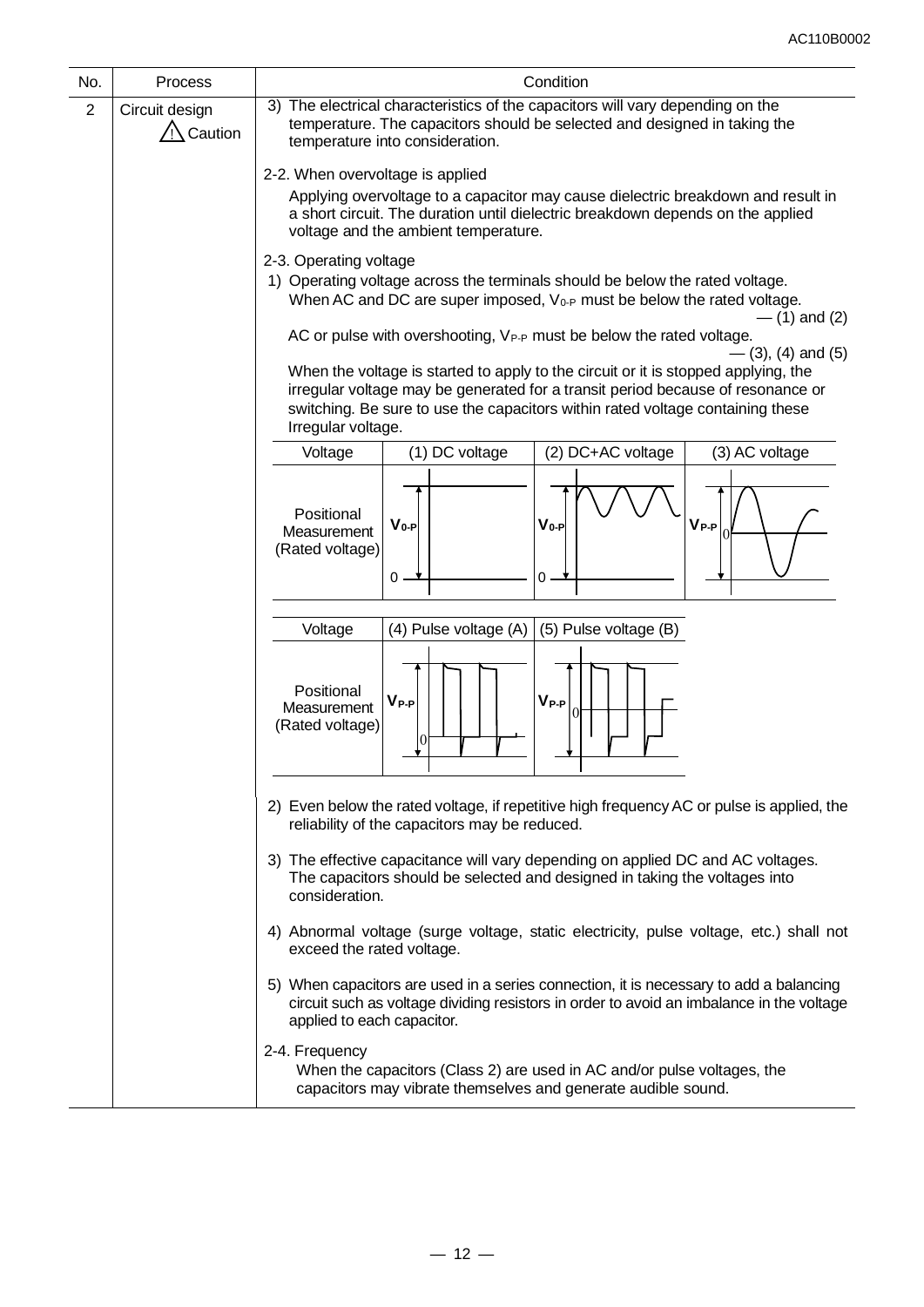| No. | Process                | Condition                                                                                                                                                                                                                                                             |  |  |  |  |  |  |
|-----|------------------------|-----------------------------------------------------------------------------------------------------------------------------------------------------------------------------------------------------------------------------------------------------------------------|--|--|--|--|--|--|
| 3   | Designing<br>P.C.board | The amount of solder at the terminations has a direct effect on the reliability of the<br>capacitors.                                                                                                                                                                 |  |  |  |  |  |  |
|     |                        | 1) The greater the amount of solder, the higher the stress on the chip capacitors,<br>and the more likely that it will break. When designing a P.C.board, determine the<br>shape and size of the solder lands to have proper amount of solder on the<br>terminations. |  |  |  |  |  |  |
|     |                        | 2) Avoid using common solder land for multiple terminations and provide individual<br>solder land for each terminations.                                                                                                                                              |  |  |  |  |  |  |
|     |                        | 3) Size and recommended land dimensions.                                                                                                                                                                                                                              |  |  |  |  |  |  |
|     |                        | Chip capacitor<br>Solder land                                                                                                                                                                                                                                         |  |  |  |  |  |  |
|     |                        | Solder resist<br>C<br>$\overline{B}$                                                                                                                                                                                                                                  |  |  |  |  |  |  |
|     |                        | Reflow soldering<br>(mm)                                                                                                                                                                                                                                              |  |  |  |  |  |  |
|     |                        | <b>CGAEA</b><br><b>CGAEB</b><br><b>CGAEW</b><br><b>Type</b><br>Symbol<br>(CCO204)<br>(CCO204)<br>(CCO204)                                                                                                                                                             |  |  |  |  |  |  |
|     |                        | 0.2<br>0.2<br>0.2<br>A                                                                                                                                                                                                                                                |  |  |  |  |  |  |
|     |                        | 0.2<br>0.225<br>0.2<br>B                                                                                                                                                                                                                                              |  |  |  |  |  |  |
|     |                        | $\mathsf C$<br>1.1<br>1.0<br>1.0                                                                                                                                                                                                                                      |  |  |  |  |  |  |
|     |                        |                                                                                                                                                                                                                                                                       |  |  |  |  |  |  |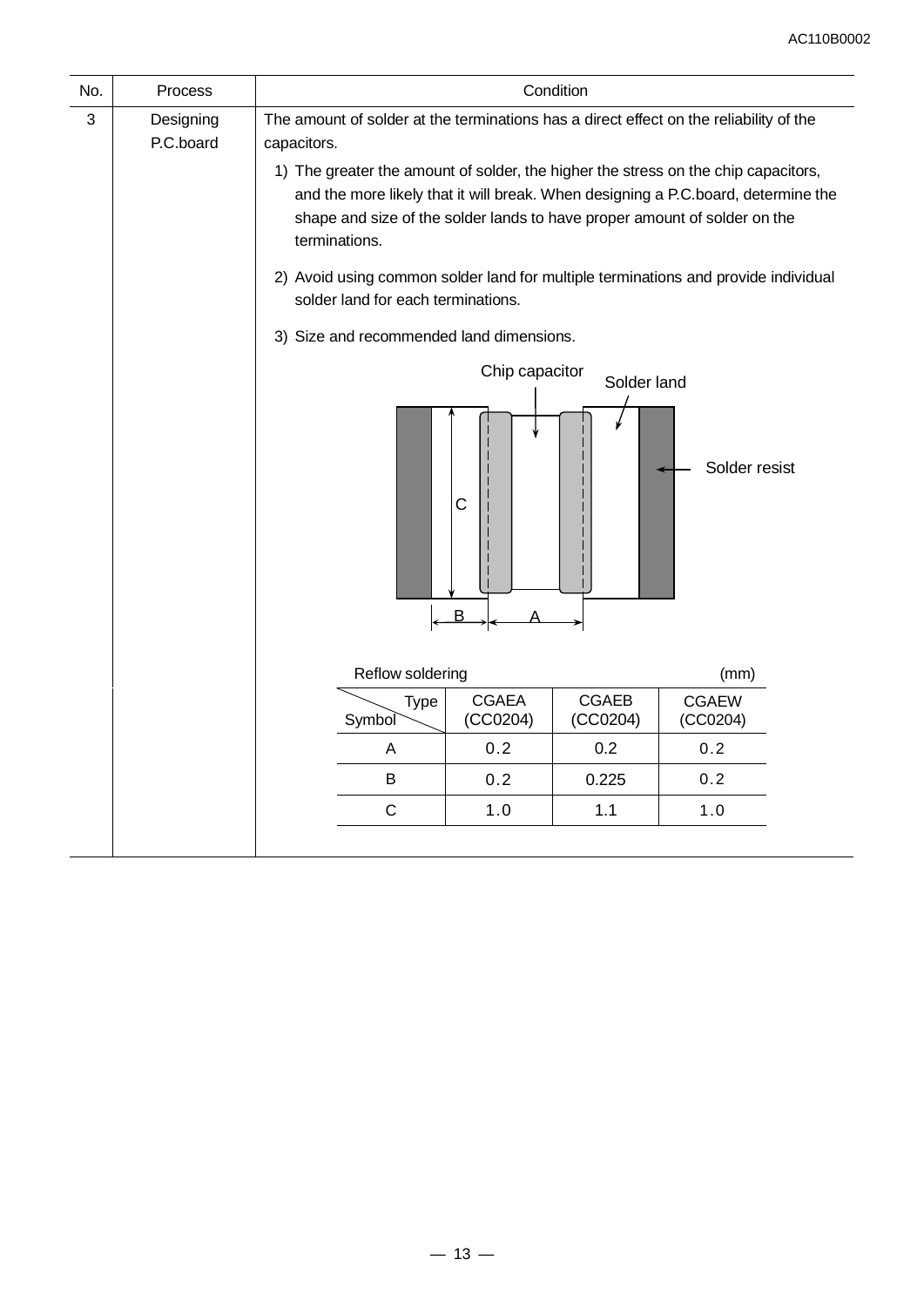| No.          | Process                |                                    | Condition                                                                                                                          |                                                                                                                                    |  |  |  |  |
|--------------|------------------------|------------------------------------|------------------------------------------------------------------------------------------------------------------------------------|------------------------------------------------------------------------------------------------------------------------------------|--|--|--|--|
| $\mathbf{3}$ | Designing<br>P.C.Board |                                    | 4) Recommended chip capacitor layout is as following.                                                                              |                                                                                                                                    |  |  |  |  |
|              |                        |                                    | Disadvantage against<br>bending stress                                                                                             | Advantage against<br>bending stress                                                                                                |  |  |  |  |
|              |                        | Mounting                           | Perforation or slit<br>℡ℿℿ                                                                                                         | Perforation or slit<br><b>JELIA JELIA JELIA U</b>                                                                                  |  |  |  |  |
|              |                        | face                               | Break P.C. Board with<br>mounted side up.                                                                                          | Break P.C. Board with<br>mounted side down.                                                                                        |  |  |  |  |
|              |                        | Chip<br>arrangement<br>(Direction) | Mount perpendicularly to<br>perforation or slit<br>Perforation or slit<br>$\blacksquare$                                           | Mount in parallel with<br>perforation or slit<br>Perforation or slit                                                               |  |  |  |  |
|              |                        | Distance<br>from slit              | Closer to slit is higher stress<br>$\mathbf{\varrho}_1$<br>( $\varrho_{\scriptscriptstyle 1}$ < $\varrho_{\scriptscriptstyle 2}$ ) | Away from slit is less stress<br>$\mathbf{\varrho}_{\,2}$<br>( $\varrho_{\scriptscriptstyle 1} < \varrho_{\scriptscriptstyle 2}$ ) |  |  |  |  |
|              |                        |                                    |                                                                                                                                    |                                                                                                                                    |  |  |  |  |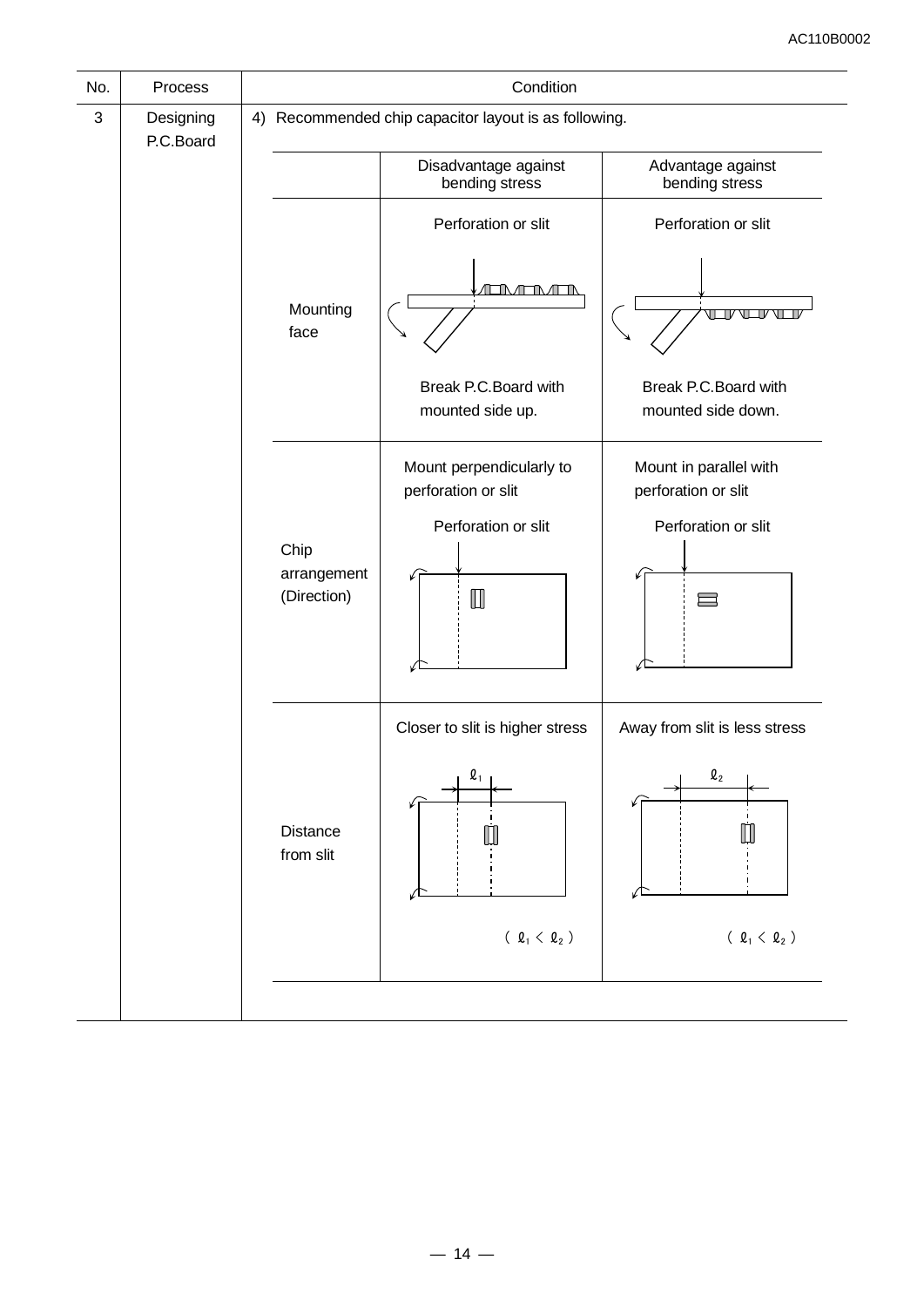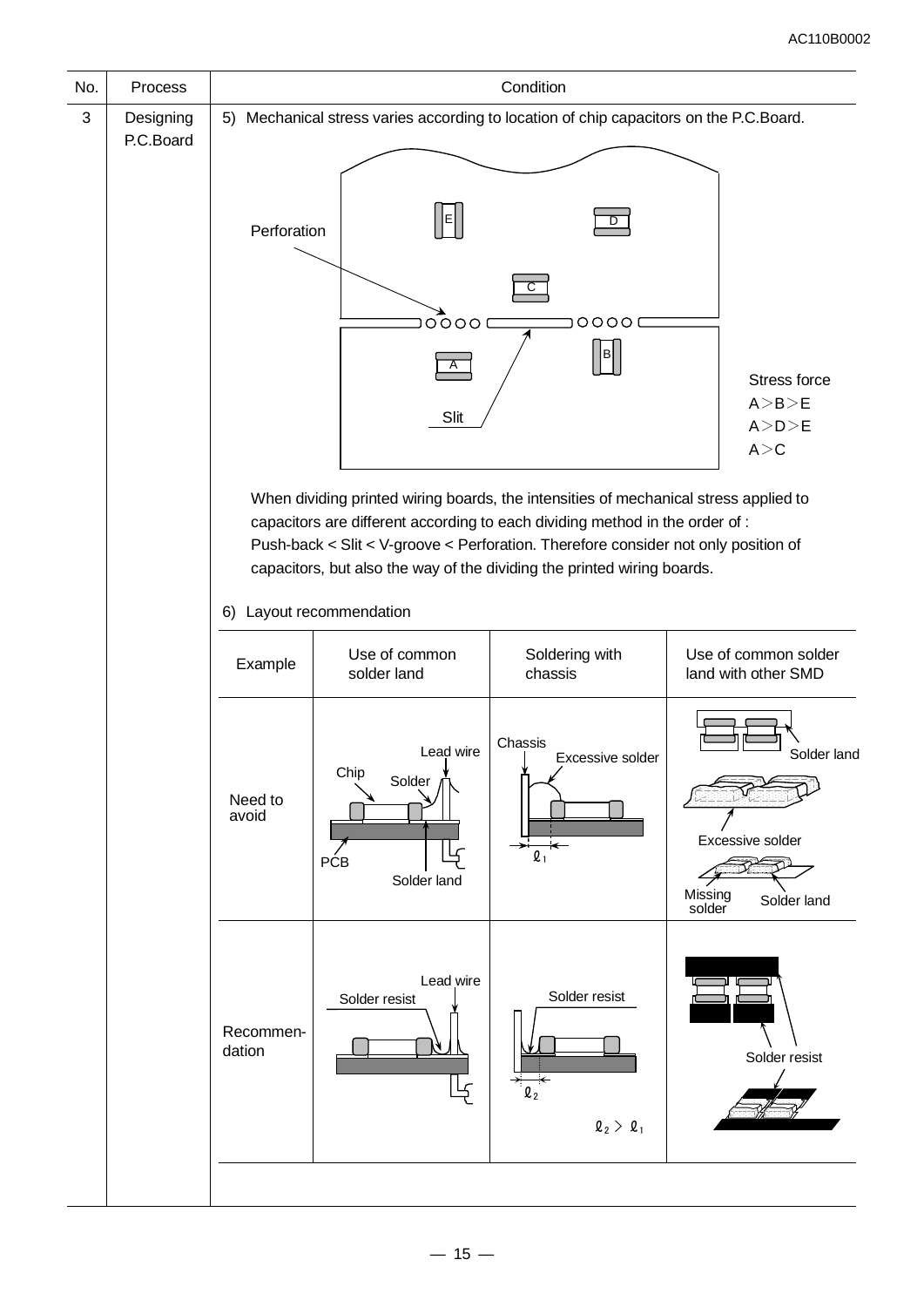| No. | Process  | Condition                                                                                                                                                                                                                                                                                                                                                                                        |                            |                                                                              |  |  |  |  |
|-----|----------|--------------------------------------------------------------------------------------------------------------------------------------------------------------------------------------------------------------------------------------------------------------------------------------------------------------------------------------------------------------------------------------------------|----------------------------|------------------------------------------------------------------------------|--|--|--|--|
| 4   | Mounting | 4-1. Stress from mounting head<br>If the mounting head is adjusted too low, it may induce excessive stress in the chip<br>capacitors to result in cracking. Please take following precautions.<br>1) Adjust the bottom dead center of the mounting head to reach on the P.C.board<br>surface and not press it.<br>2) Adjust the mounting head pressure to be 1 to 3N and below of static weight. |                            |                                                                              |  |  |  |  |
|     |          | 3) To minimize the impact energy from mounting head, it is important to provide<br>support from the bottom side of the P.C.board.<br>See following examples.                                                                                                                                                                                                                                     |                            |                                                                              |  |  |  |  |
|     |          | Not recommended<br>Recommended                                                                                                                                                                                                                                                                                                                                                                   |                            |                                                                              |  |  |  |  |
|     |          | Single sided<br>mounting                                                                                                                                                                                                                                                                                                                                                                         | Crack                      | A support pin is<br>not to be<br>Support pin<br>underneath the<br>capacitor. |  |  |  |  |
|     |          | Double-sides<br>mounting                                                                                                                                                                                                                                                                                                                                                                         | Solder<br>Crack<br>peeling | Support pin                                                                  |  |  |  |  |
|     |          | When the centering jaw is worn out, it may give mechanical impact on the capacitors<br>to cause crack. Please control the close up dimension of the centering jaw and provide<br>sufficient preventive maintenance and replacement of it.                                                                                                                                                        |                            |                                                                              |  |  |  |  |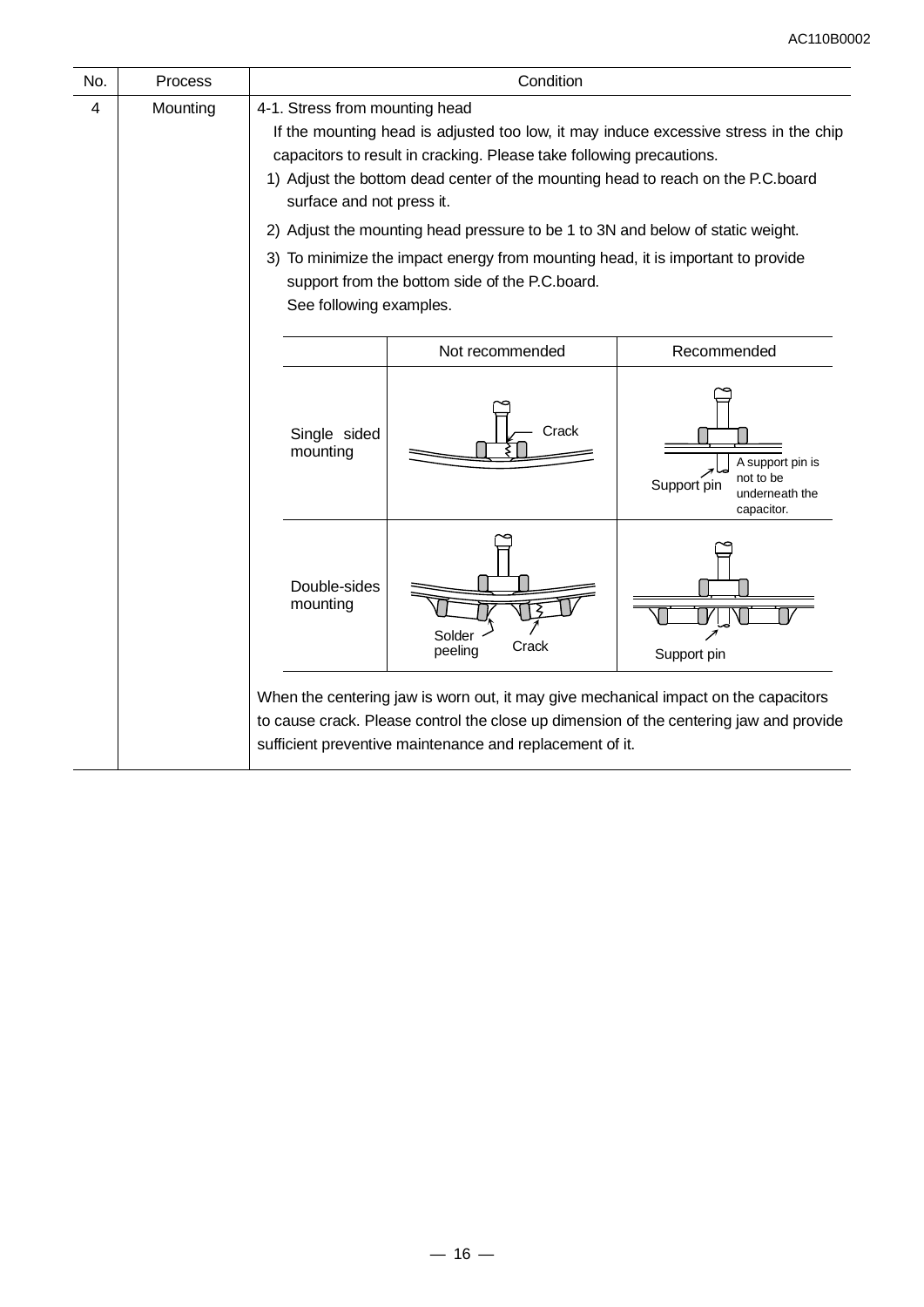| No. | Process                                                                                                               |                                                                                                                                                                                                                                            | Condition                                                                              |                                                                                                                                                                 |  |  |
|-----|-----------------------------------------------------------------------------------------------------------------------|--------------------------------------------------------------------------------------------------------------------------------------------------------------------------------------------------------------------------------------------|----------------------------------------------------------------------------------------|-----------------------------------------------------------------------------------------------------------------------------------------------------------------|--|--|
| 5   | Soldering                                                                                                             | 5-1. Flux selection<br>Although highly-activated flux gives better solderability, substances which increase<br>activity may also degrade the insulation of the chip capacitors. To avoid such<br>degradation, it is recommended following. |                                                                                        |                                                                                                                                                                 |  |  |
|     |                                                                                                                       | Strong flux is not recommended.                                                                                                                                                                                                            | 1) It is recommended to use a mildly activated rosin flux (less than 0.1wt% chlorine). |                                                                                                                                                                 |  |  |
|     |                                                                                                                       |                                                                                                                                                                                                                                            |                                                                                        | 2) Excessive flux must be avoided. Please provide proper amount of flux.                                                                                        |  |  |
|     |                                                                                                                       | 3) When water-soluble flux is used, enough washing is necessary.                                                                                                                                                                           |                                                                                        |                                                                                                                                                                 |  |  |
|     | 5-2. Recommended soldering profile : Reflow method<br>Refer to the following temperature profile at Reflow soldering. |                                                                                                                                                                                                                                            |                                                                                        |                                                                                                                                                                 |  |  |
|     |                                                                                                                       | Reflow soldering                                                                                                                                                                                                                           |                                                                                        |                                                                                                                                                                 |  |  |
|     |                                                                                                                       |                                                                                                                                                                                                                                            | Soldering<br>Preheating                                                                | Natural cooling                                                                                                                                                 |  |  |
|     |                                                                                                                       | Peak<br>Temp<br>Temp.(°C)<br>0                                                                                                                                                                                                             | ΔТ<br>Over 60 sec.<br>Peak Temp time                                                   |                                                                                                                                                                 |  |  |
|     |                                                                                                                       |                                                                                                                                                                                                                                            |                                                                                        | 5-3. Recommended soldering peak temp and peak temp duration for Reflow soldering<br>Pb free solder is recommended, but if Sn-37Pb must be used, refer to below. |  |  |
|     |                                                                                                                       | Temp./Duration                                                                                                                                                                                                                             | Reflow soldering                                                                       |                                                                                                                                                                 |  |  |
|     |                                                                                                                       | Solder                                                                                                                                                                                                                                     | Peak temp(°C)                                                                          | Duration(sec)                                                                                                                                                   |  |  |
|     |                                                                                                                       | Lead Free Solder                                                                                                                                                                                                                           | 260 max.                                                                               | 10 max.                                                                                                                                                         |  |  |
|     |                                                                                                                       | Sn-Pb Solder                                                                                                                                                                                                                               | 230 max.                                                                               | 20 max.                                                                                                                                                         |  |  |
|     |                                                                                                                       | Recommended solder compositions<br>Lead Free Solder: Sn-3.0Ag-0.5Cu                                                                                                                                                                        |                                                                                        |                                                                                                                                                                 |  |  |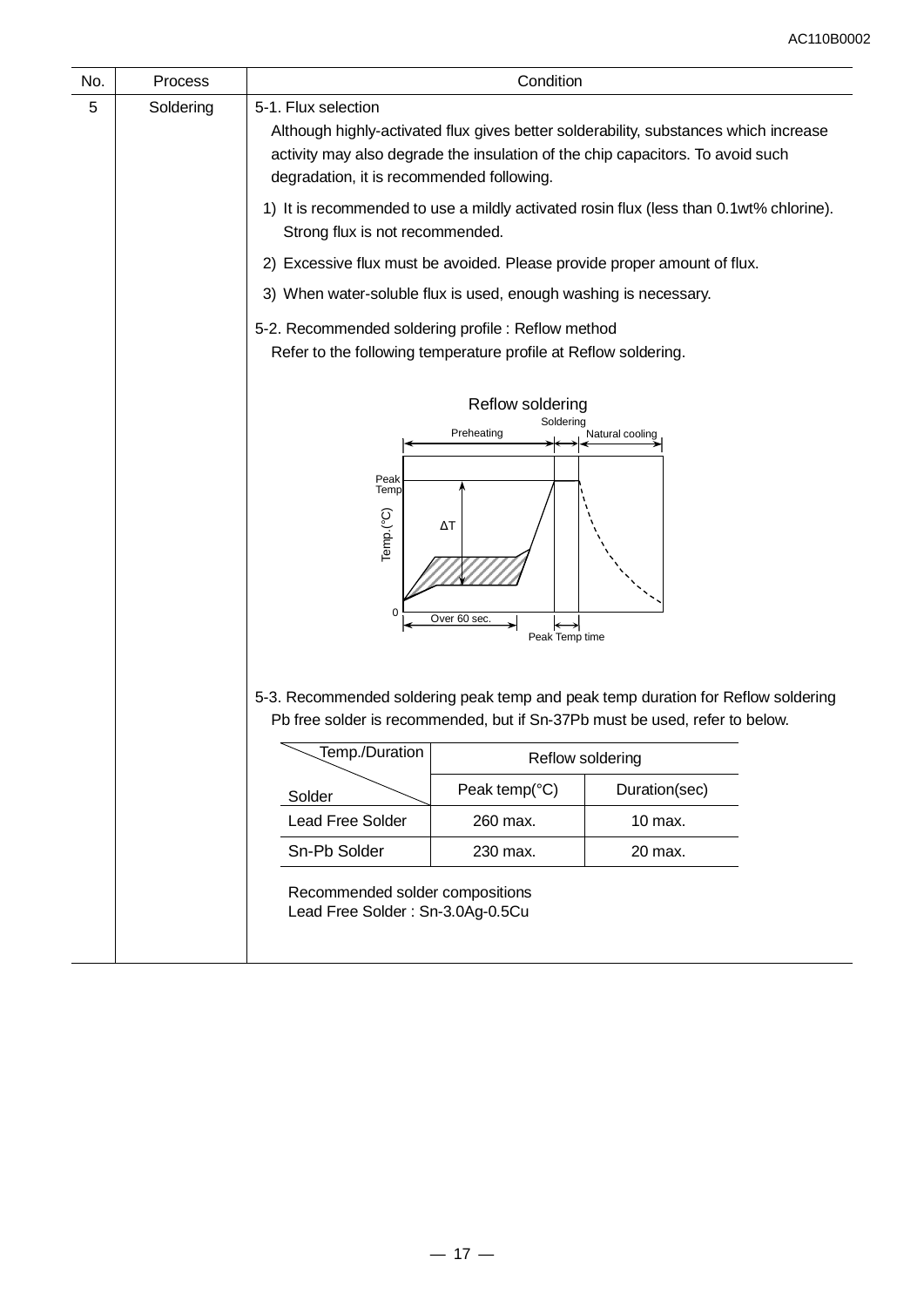| No. | Process   |                                                                                                                                                                                                                                                                                                                                                                                                                                                                                                                                                         | Condition                                                                                                                                                                |                                                                                                                                                                               |
|-----|-----------|---------------------------------------------------------------------------------------------------------------------------------------------------------------------------------------------------------------------------------------------------------------------------------------------------------------------------------------------------------------------------------------------------------------------------------------------------------------------------------------------------------------------------------------------------------|--------------------------------------------------------------------------------------------------------------------------------------------------------------------------|-------------------------------------------------------------------------------------------------------------------------------------------------------------------------------|
| 5   | Soldering | 5-4. Avoiding thermal shock                                                                                                                                                                                                                                                                                                                                                                                                                                                                                                                             |                                                                                                                                                                          |                                                                                                                                                                               |
|     |           | Preheating condition<br>1)                                                                                                                                                                                                                                                                                                                                                                                                                                                                                                                              |                                                                                                                                                                          |                                                                                                                                                                               |
|     |           | Soldering                                                                                                                                                                                                                                                                                                                                                                                                                                                                                                                                               | Temp. (°C)                                                                                                                                                               |                                                                                                                                                                               |
|     |           | Reflow soldering                                                                                                                                                                                                                                                                                                                                                                                                                                                                                                                                        | $\Delta T \leq 150$                                                                                                                                                      |                                                                                                                                                                               |
|     |           | Cooling condition<br>2)<br>5-5. Amount of solder<br>capacitors from the P.C.board.                                                                                                                                                                                                                                                                                                                                                                                                                                                                      | cleaning, the temperature difference $(\Delta T)$ must be less than 100 $^{\circ}$ C.<br>changes and it may result in chip cracking. In sufficient solder may detach the | Natural cooling using air is recommended. If the chips are dipped into a solvent for<br>Excessive solder will induce higher tensile force in chip capacitors when temperature |
|     |           | Excessive<br>solder                                                                                                                                                                                                                                                                                                                                                                                                                                                                                                                                     |                                                                                                                                                                          | Higher tensile force in<br>chip capacitors to cause<br>crack                                                                                                                  |
|     |           | Adequate                                                                                                                                                                                                                                                                                                                                                                                                                                                                                                                                                |                                                                                                                                                                          |                                                                                                                                                                               |
|     |           | Insufficient<br>solder                                                                                                                                                                                                                                                                                                                                                                                                                                                                                                                                  |                                                                                                                                                                          | Low robustness may<br>cause contact failure or<br>chip capacitors come off<br>the P.C.board.                                                                                  |
|     |           | 5-6. Sn-Zn solder<br>Sn-Zn solder affects product reliability.<br>Please contact TDK in advance when utilize Sn-Zn solder.<br>5-7. Countermeasure for tombstone<br>The misalignment between the mounted positions of the capacitors and the land<br>patterns should be minimized.  The tombstone phenomenon may occur especially<br>the capacitors are mounted (in longitudinal direction) in the same direction of the<br>reflow soldering.<br>(Refer to JEITA RCR-2335C Annex A (Informative) Recommendations to prevent<br>the tombstone phenomenon) |                                                                                                                                                                          |                                                                                                                                                                               |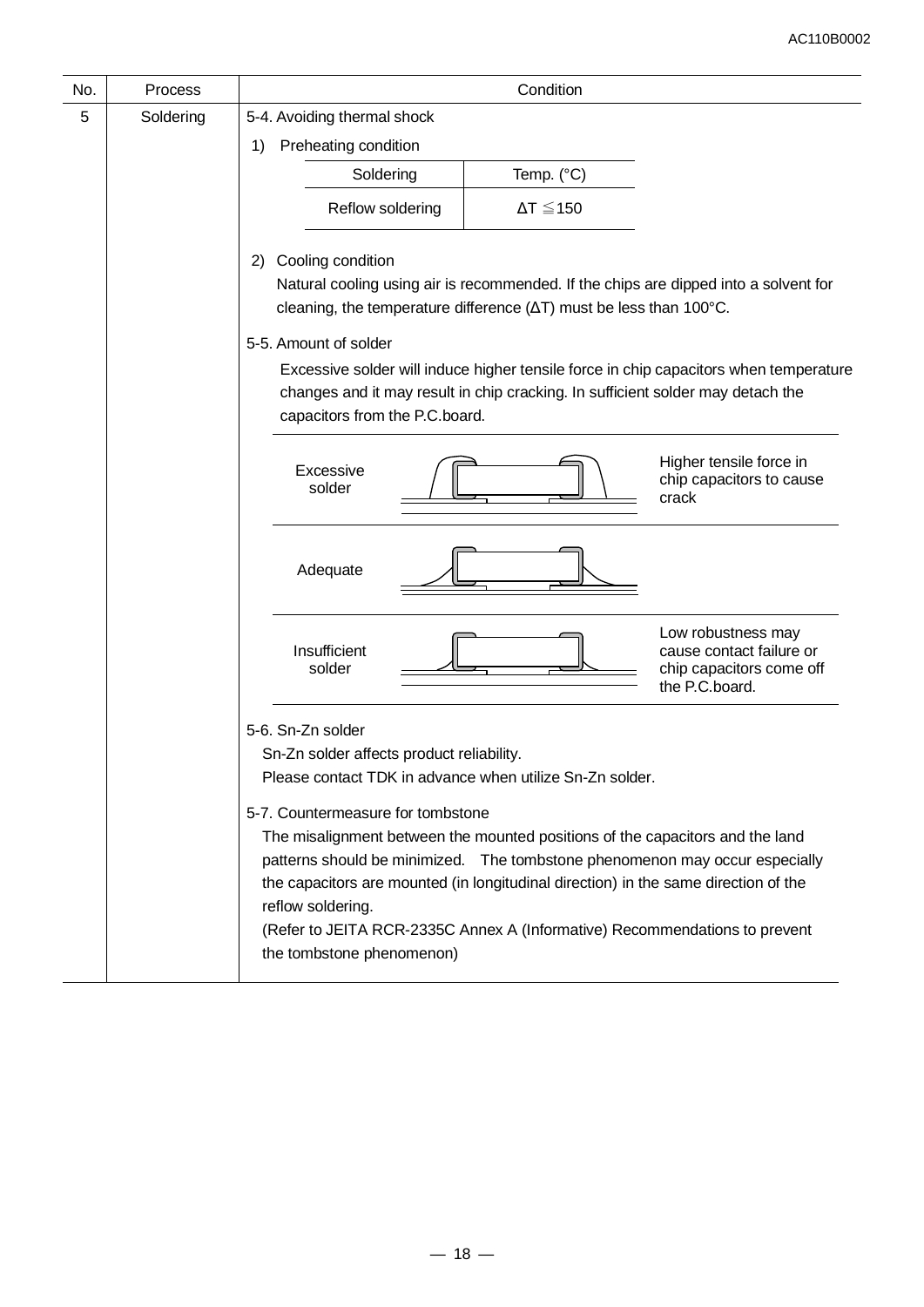| No. | Process          |                                                                                                                                        |              |                                                                       | Condition                    |                                                                                                                                                                              |  |
|-----|------------------|----------------------------------------------------------------------------------------------------------------------------------------|--------------|-----------------------------------------------------------------------|------------------------------|------------------------------------------------------------------------------------------------------------------------------------------------------------------------------|--|
| 6   | Solder repairing | Solder repairing is unavoidable, refer to below.                                                                                       |              |                                                                       |                              |                                                                                                                                                                              |  |
|     |                  | 6-1. Solder repair by solder iron                                                                                                      |              |                                                                       |                              |                                                                                                                                                                              |  |
|     |                  | 1) Selection of the soldering iron tip                                                                                                 |              |                                                                       |                              |                                                                                                                                                                              |  |
|     |                  |                                                                                                                                        |              |                                                                       |                              | Tip temperature of solder iron varies by its type, P.C.board material and solder land                                                                                        |  |
|     |                  |                                                                                                                                        |              |                                                                       |                              | size. The higher the tip temperature, the quicker the operation. However, heat shock                                                                                         |  |
|     |                  | may cause a crack in the chip capacitors.                                                                                              |              |                                                                       |                              |                                                                                                                                                                              |  |
|     |                  | Please make sure the tip temp. before soldering and keep the peak temp and time in<br>accordance with following recommended condition. |              |                                                                       |                              |                                                                                                                                                                              |  |
|     |                  |                                                                                                                                        |              |                                                                       |                              |                                                                                                                                                                              |  |
|     |                  |                                                                                                                                        |              |                                                                       | Manual soldering             |                                                                                                                                                                              |  |
|     |                  |                                                                                                                                        |              |                                                                       | (Solder iron)                |                                                                                                                                                                              |  |
|     |                  |                                                                                                                                        | Peak<br>Temp | $\Delta\mathsf{T}$                                                    |                              |                                                                                                                                                                              |  |
|     |                  |                                                                                                                                        | Temp. (°C)   |                                                                       |                              |                                                                                                                                                                              |  |
|     |                  |                                                                                                                                        |              | Preheating                                                            |                              |                                                                                                                                                                              |  |
|     |                  |                                                                                                                                        | $\mathbf 0$  |                                                                       | 3sec. (As short as possible) |                                                                                                                                                                              |  |
|     |                  |                                                                                                                                        |              |                                                                       |                              |                                                                                                                                                                              |  |
|     |                  |                                                                                                                                        |              |                                                                       |                              |                                                                                                                                                                              |  |
|     |                  |                                                                                                                                        |              | Recommended solder iron condition (Sn-Pb Solder and Lead Free Solder) |                              |                                                                                                                                                                              |  |
|     |                  | Temp. (°C)                                                                                                                             |              | Duration (sec.)                                                       | Wattage (W)                  | Shape (mm)                                                                                                                                                                   |  |
|     |                  | 350 max.                                                                                                                               |              | 3 max.                                                                | 20 max.                      | $\phi$ 3.0 max.                                                                                                                                                              |  |
|     |                  | shock.                                                                                                                                 |              |                                                                       |                              | * Please preheat the chip capacitors with the condition in 6-2 to avoid the thermal                                                                                          |  |
|     |                  | 2)                                                                                                                                     |              |                                                                       |                              | Direct contact of the soldering iron with ceramic dielectric of chip capacitors may<br>cause crack. Do not touch the ceramic dielectric and the terminations by solder iron. |  |
|     |                  | It is not recommended to reuse dismounted capacitors.<br>3)                                                                            |              |                                                                       |                              |                                                                                                                                                                              |  |
|     |                  | 6-2. Avoiding thermal shock                                                                                                            |              |                                                                       |                              |                                                                                                                                                                              |  |
|     |                  | Preheating condition                                                                                                                   |              |                                                                       |                              |                                                                                                                                                                              |  |
|     |                  | Soldering                                                                                                                              |              | Temp. (°C)                                                            |                              |                                                                                                                                                                              |  |
|     |                  | Manual soldering                                                                                                                       |              | $\Delta T \leq 150$                                                   |                              |                                                                                                                                                                              |  |
|     |                  |                                                                                                                                        |              |                                                                       |                              |                                                                                                                                                                              |  |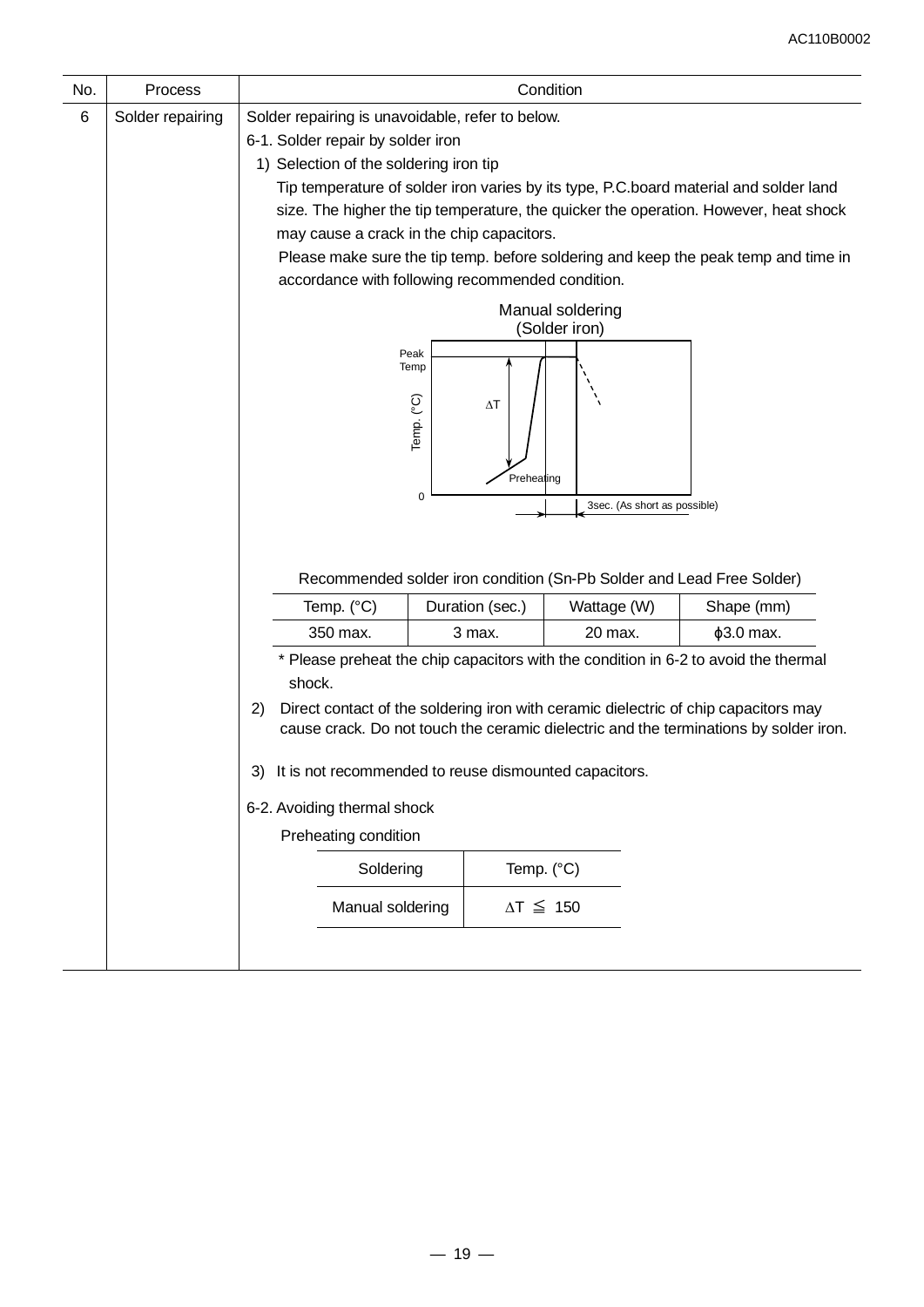| No. | Process                                    | Condition                                                                                                                                                                                                                                                                                                                                                   |  |  |  |  |  |
|-----|--------------------------------------------|-------------------------------------------------------------------------------------------------------------------------------------------------------------------------------------------------------------------------------------------------------------------------------------------------------------------------------------------------------------|--|--|--|--|--|
| 7   | Cleaning                                   | 1) If an unsuitable cleaning fluid is used, flux residue or some foreign articles may<br>stick to chip capacitors surface to deteriorate especially the insulation resistance.<br>2) If cleaning condition is not suitable, it may damage the chip capacitors.<br>2)-1. Insufficient washing<br>(1) Terminal electrodes may corrode by Halogen in the flux. |  |  |  |  |  |
|     |                                            | (2) Halogen in the flux may adhere on the surface of capacitors, and lower the<br>insulation resistance.<br>(3) Water soluble flux has higher tendency to have above mentioned problems<br>$(1)$ and $(2)$ .                                                                                                                                                |  |  |  |  |  |
|     |                                            | 2)-2. Excessive washing<br>When ultrasonic cleaning is used, excessively high ultrasonic energy<br>output can affect the connection between the ceramic chip capacitor's body<br>and the terminal electrode. To avoid this, following is the recommended<br>condition.<br>Power: 20W/ $\ell$ max.<br>Frequency: 40kHz max.<br>Washing time: 5 minutes max.  |  |  |  |  |  |
|     |                                            | 2)-3. If the cleaning fluid is contaminated, density of Halogen increases, and it<br>may bring the same result as insufficient cleaning.                                                                                                                                                                                                                    |  |  |  |  |  |
| 8   | Coating and<br>molding of the<br>P.C.board | 1) When the P.C.board is coated, please verify the quality influence on the product.<br>2) Please verify carefully that there is no harmful decomposing or reaction gas<br>emission during curing which may damage the chip capacitors.<br>3) Please verify the curing temperature.                                                                         |  |  |  |  |  |
| 9   | Handling after<br>chip mounted<br>Caution  | 1) Please pay attention not to bend or distort the P.C.board after soldering in handling<br>otherwise the chip capacitors may crack.<br>Twist<br>Bend                                                                                                                                                                                                       |  |  |  |  |  |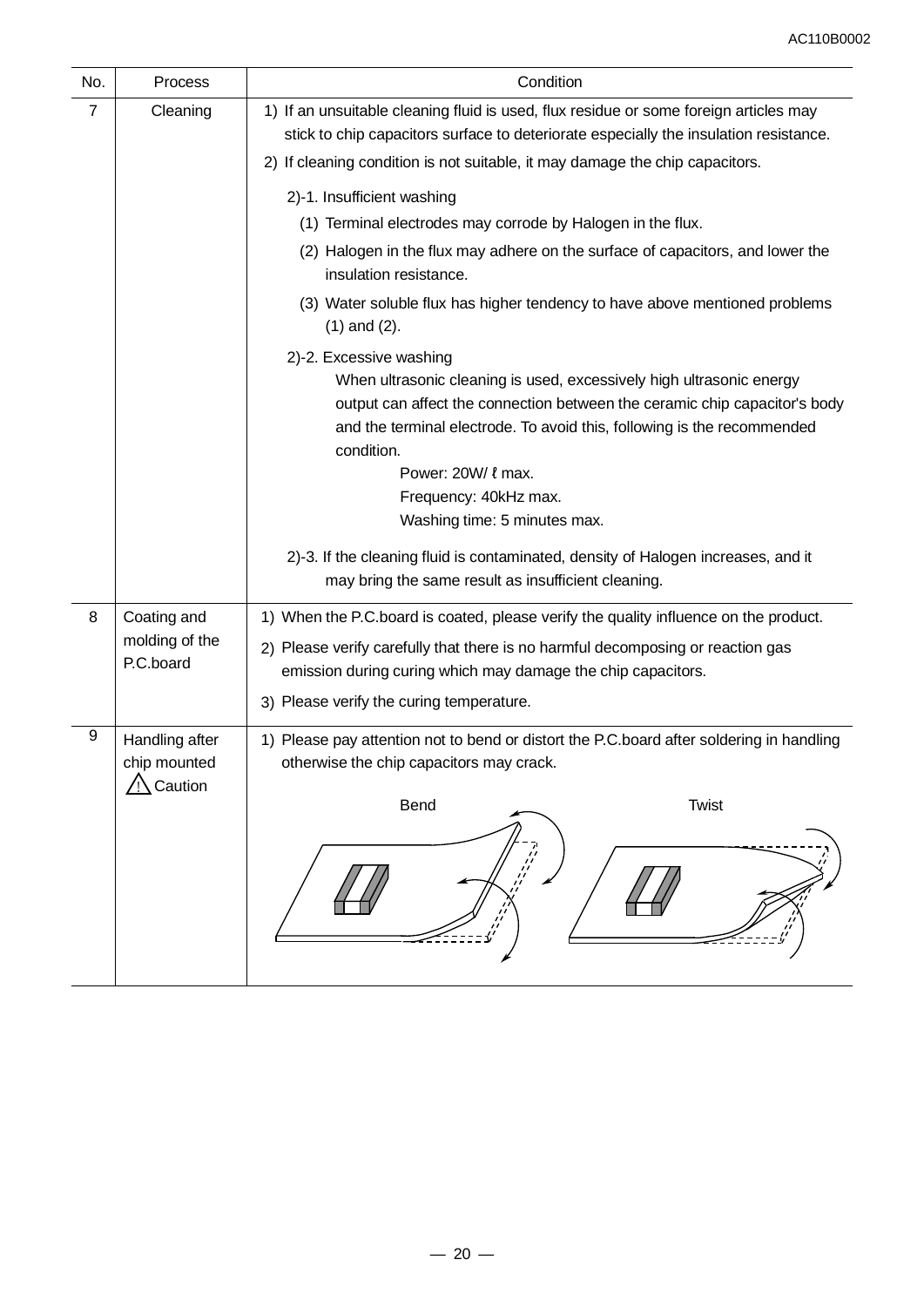| No. | Process                        | Condition                                                                                                                                                                                                                                                                                                                                                                                                                               |  |  |  |  |  |  |
|-----|--------------------------------|-----------------------------------------------------------------------------------------------------------------------------------------------------------------------------------------------------------------------------------------------------------------------------------------------------------------------------------------------------------------------------------------------------------------------------------------|--|--|--|--|--|--|
| 9   | Handling after<br>chip mounted | 2) Printed circuit board cropping should not be carried out by hand, but by using the<br>proper tooling. Printed circuit board cropping should be carried out using a board                                                                                                                                                                                                                                                             |  |  |  |  |  |  |
|     | Caution                        | cropping jig as shown in the following figure or a board cropping apparatus to<br>prevent inducing mechanical stress on the board.                                                                                                                                                                                                                                                                                                      |  |  |  |  |  |  |
|     |                                | (1) Example of a board cropping jig<br>Recommended example: The board should be pushed from the back side,<br>close to the cropping jig so that the board is not bent and the stress applied to<br>the capacitor is compressive.<br>Unrecommended example: If the pushing point is far from the cropping jig and<br>the pushing direction is from the front side of the board, large tensile stress is                                  |  |  |  |  |  |  |
|     |                                | applied to the capacitor, which may cause cracks.<br>Outline of jig<br>Recommended<br>Unrecommended                                                                                                                                                                                                                                                                                                                                     |  |  |  |  |  |  |
|     |                                | V-groove<br>Direction of<br>Printed<br>Direction<br>of load<br>circuit<br>Printed<br>Load point<br>board<br>circuit<br>board<br>Components<br>Printed<br>Components<br>circuit<br>board<br>Load point<br>V-groove<br>V-groove<br>Slot<br>Slot<br>Board<br>cropping jig<br>Slot                                                                                                                                                          |  |  |  |  |  |  |
|     |                                | (2) Example of a board cropping machine<br>An outline of a printed circuit board cropping machine is shown below. The<br>top and bottom blades are aligned with one another along the lines with the<br>V-grooves on printed circuit board when cropping the board.<br>Unrecommended example: Misalignment of blade position between top and<br>bottom, right and left, or front and rear blades may cause a crack in the<br>capacitor. |  |  |  |  |  |  |
|     |                                | Outline of machine<br>Principle of operation<br>Top blade<br>Top<br>Printed circuit board<br>blade                                                                                                                                                                                                                                                                                                                                      |  |  |  |  |  |  |
|     |                                | Þ<br>$\mathbb{Z}$                                                                                                                                                                                                                                                                                                                                                                                                                       |  |  |  |  |  |  |
|     |                                | V-groove<br>Bottom blade<br>Printed circuit board                                                                                                                                                                                                                                                                                                                                                                                       |  |  |  |  |  |  |
|     |                                | Cross-section diagram<br>Top blade<br>Printed circuit board<br>V-groove<br>Bottom blade                                                                                                                                                                                                                                                                                                                                                 |  |  |  |  |  |  |
|     |                                | Unrecommended<br>Recommended                                                                                                                                                                                                                                                                                                                                                                                                            |  |  |  |  |  |  |
|     |                                | Top-bottom<br>Left-right<br>Front-rear<br>misalignment<br>misalignment<br>misalignment<br>Top blade                                                                                                                                                                                                                                                                                                                                     |  |  |  |  |  |  |
|     |                                | Top blade<br>Top blade<br>Top blade<br>Board<br>$\circ$<br>Bottom blade<br>Bottom blade<br>Bottom blade<br>Bottom blade                                                                                                                                                                                                                                                                                                                 |  |  |  |  |  |  |
|     |                                |                                                                                                                                                                                                                                                                                                                                                                                                                                         |  |  |  |  |  |  |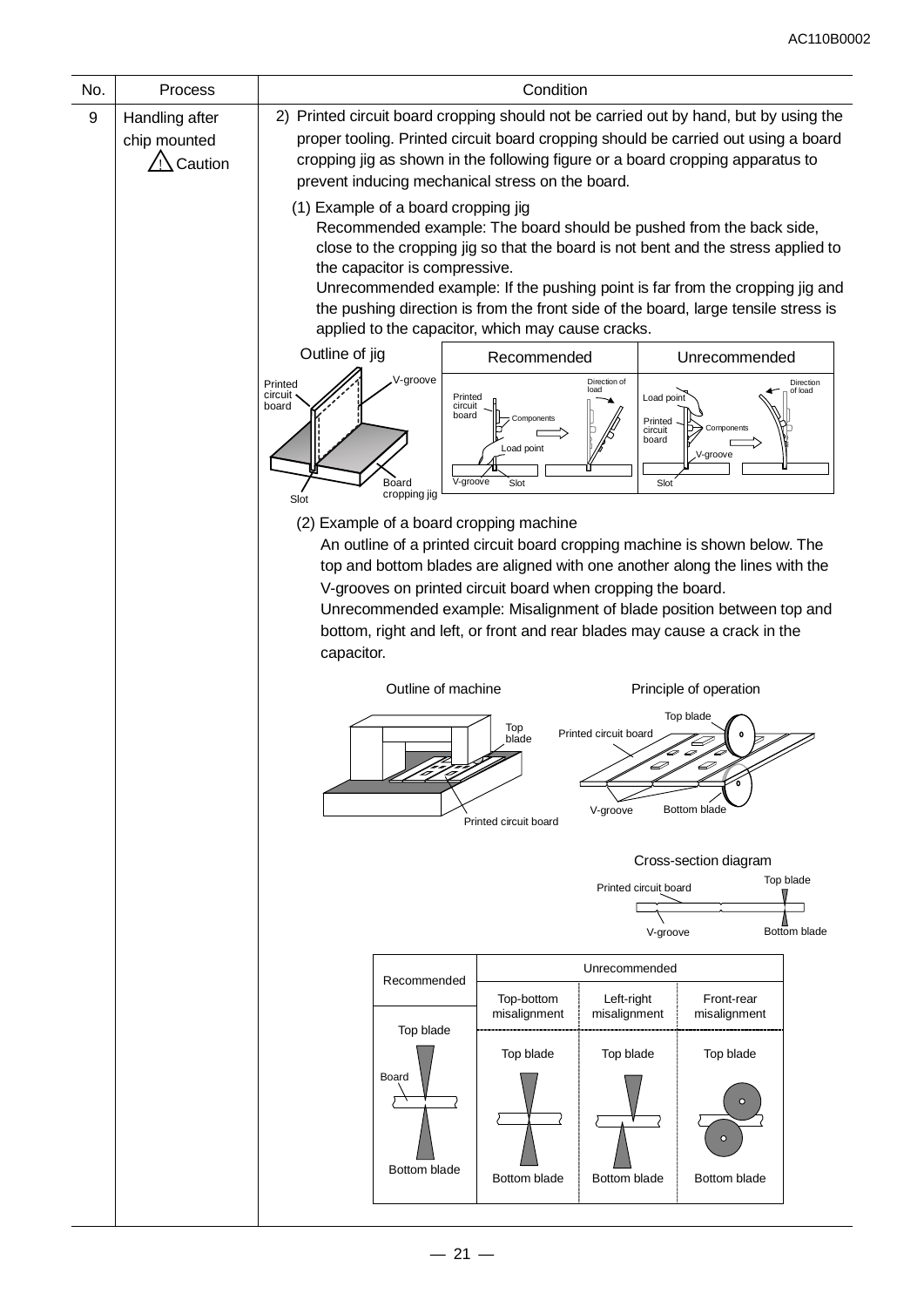| No. | Process                                                       | Condition                                                                                                                                                                                                                                                                                                                                                                                                                                                                                                         |                                     |                          |  |  |  |  |
|-----|---------------------------------------------------------------|-------------------------------------------------------------------------------------------------------------------------------------------------------------------------------------------------------------------------------------------------------------------------------------------------------------------------------------------------------------------------------------------------------------------------------------------------------------------------------------------------------------------|-------------------------------------|--------------------------|--|--|--|--|
| 9   | Handling after<br>chip mounted<br>Caution                     | 3) When functional check of the P.C.board is performed, check pin pressure tends<br>to be adjusted higher for fear of loose contact. But if the pressure is excessive<br>and bend the P.C. board, it may crack the chip capacitors or peel the<br>terminations off. Please adjust the check pins not to bend the P.C.board.                                                                                                                                                                                       |                                     |                          |  |  |  |  |
|     |                                                               | Item                                                                                                                                                                                                                                                                                                                                                                                                                                                                                                              | Not recommended<br>Recommended      |                          |  |  |  |  |
|     |                                                               | <b>Board</b><br>bending                                                                                                                                                                                                                                                                                                                                                                                                                                                                                           | Termination<br>peeling<br>Check pin | Support pin<br>Check pin |  |  |  |  |
| 10  | Handling of loose<br>chip capacitors                          | 1) If dropped the chip capacitors may crack. Once dropped do not use it. Especially,<br>the large case sized chip capacitors are tendency to have cracks easily, so<br>please handle with care.<br>Crack<br>Floor<br>2) Piling the P.C.board after mounting for storage or handling, the corner of the P.C.<br>board may hit the chip capacitors of another board to cause crack.<br>P.C.board<br>Crack                                                                                                           |                                     |                          |  |  |  |  |
| 11  | Capacitance aging                                             | The capacitors (Class 2) have aging in the capacitance. They may not be used in<br>precision time constant circuit. In case of the time constant circuit, the evaluation<br>should be done well.                                                                                                                                                                                                                                                                                                                  |                                     |                          |  |  |  |  |
| 12  | Estimated life and<br>estimated failure<br>rate of capacitors | As per the estimated life and the estimated failure rate depend on the temperature<br>and the voltage. This can be calculated by the equation described in JEITA RCR-<br>2335C Annex F (Informative) Calculation of the estimated lifetime and the estimated<br>failure rate (Voltage acceleration coefficient : 3 multiplication rule, Temperature<br>acceleration coefficient : 10°C rule)<br>The failure rate can be decreased by reducing the temperature and the voltage but<br>they will not be guaranteed. |                                     |                          |  |  |  |  |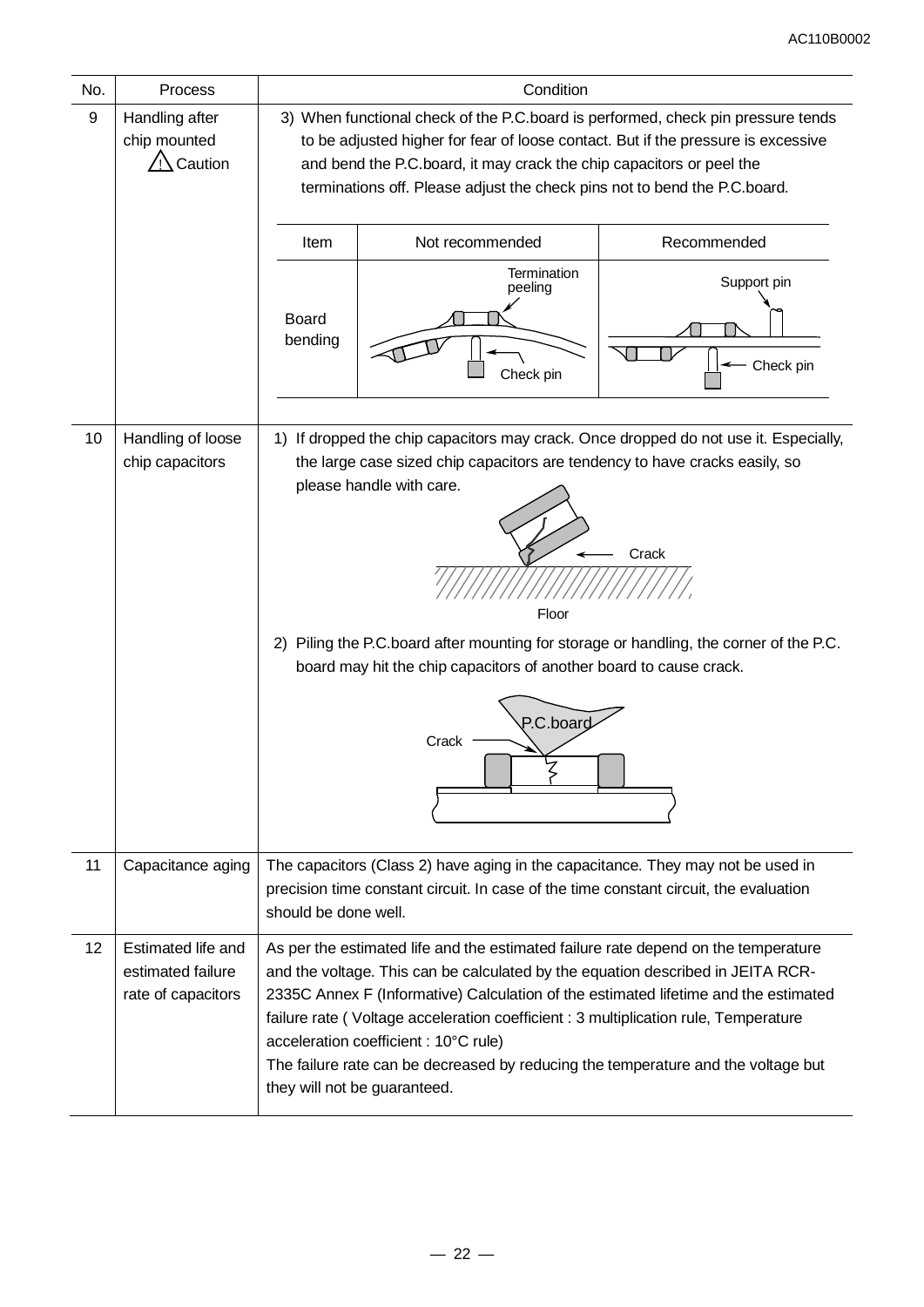| No. | Process                                     | Condition                                                                                                                                                                                                                                                                                                                                                                                                                                                                                                                                                                                                                                                                                                                                                                                                           |  |  |
|-----|---------------------------------------------|---------------------------------------------------------------------------------------------------------------------------------------------------------------------------------------------------------------------------------------------------------------------------------------------------------------------------------------------------------------------------------------------------------------------------------------------------------------------------------------------------------------------------------------------------------------------------------------------------------------------------------------------------------------------------------------------------------------------------------------------------------------------------------------------------------------------|--|--|
| 13  | Caution during<br>operation of<br>equipment | 1) A capacitor shall not be touched directly with bare hands during operation in<br>order to avoid electric shock.<br>Electric energy held by the capacitor may be discharged through the human<br>body when touched with a bare hand.<br>Even when the equipment is off, a capacitor may stay charged. The capacitor<br>should be handled after being completely discharged using a resistor.                                                                                                                                                                                                                                                                                                                                                                                                                      |  |  |
|     |                                             | 2) The terminals of a capacitor shall not be short-circuited by any accidental contact<br>with a conductive object. A capacitor shall not be exposed to a conductive liquid<br>such as an acid or alkali solution. A conductive object or liquid, such as acid and<br>alkali, between the terminals may lead to the breakdown of a capacitor due to<br>short circuit<br>3) Confirm that the environment to which the equipment will be exposed during                                                                                                                                                                                                                                                                                                                                                               |  |  |
|     |                                             | transportation and operation meets the specified conditions. Do not to use the<br>equipment in the following environments.                                                                                                                                                                                                                                                                                                                                                                                                                                                                                                                                                                                                                                                                                          |  |  |
|     |                                             | (1) Environment where a capacitor is spattered with water or oil<br>(2) Environment where a capacitor is exposed to direct sunlight<br>(3) Environment where a capacitor is exposed to Ozone, ultraviolet rays or<br>radiation<br>(4) Environment where a capacitor exposed to corrosive gas(e.g. hydrogen                                                                                                                                                                                                                                                                                                                                                                                                                                                                                                          |  |  |
|     |                                             | sulfide, sulfur dioxide, chlorine. ammonia gas etc.)<br>(5) Environment where a capacitor exposed to vibration or mechanical shock<br>exceeding the specified limits.<br>(6) Atmosphere change with causes condensation                                                                                                                                                                                                                                                                                                                                                                                                                                                                                                                                                                                             |  |  |
| 14  | <b>Others</b><br>Caution                    | The product listed in this specification is intended for use in automotive applications<br>under-normal operation and usage conditions.                                                                                                                                                                                                                                                                                                                                                                                                                                                                                                                                                                                                                                                                             |  |  |
|     |                                             | The product is not designed or warranted to meet the requirements of application<br>listed below, whose performance and/or quality requires a more stringent level of<br>safety or reliability, or whose failure, malfunction or defect could cause serious<br>damage to society, person or property. Please understand that we are not<br>responsible for any damage or liability caused by use of the products in any of the<br>applications below or for any other use exceeding the range or conditions set forth in<br>this specification sheet. If you intend to use the products in the applications listed<br>below or if you have special requirements exceeding the range or conditions set forth<br>in this specification, please contact us.                                                            |  |  |
|     |                                             | (1) Aerospace/Aviation equipment<br>(2) Transportation equipment (electric trains, ships etc.)<br>(3) Medical equipment (Excepting Pharmaceutical Affairs Law classification Class1, 2)<br>(4) Power-generation control equipment<br>(5) Atomic energy-related equipment<br>(6) Seabed equipment<br>(7) Transportation control equipment<br>(8) Public information-processing equipment<br>(9) Military equipment<br>(10) Electric heating apparatus, burning equipment<br>(11) Disaster prevention/crime prevention equipment<br>(12) Safety equipment<br>(13) Other applications that are not considered general-purpose applications                                                                                                                                                                             |  |  |
|     |                                             | When designing your equipment even for general-purpose applications, you are<br>kindly requested to take into consideration securing protection circuit/device or<br>providing backup circuits in your equipment.<br>In addition, although the product listed in this specification is intended for use in<br>automotive applications as described above, it is not prohibited to use for general<br>electronic equipment, whose performance and/or quality doesn't require a more<br>stringent level of safety or reliability, or whose failure, malfunction or defect could not<br>cause serious damage to society, person or property.<br>Therefore, the description of this caution will be applied, when the product is used in<br>general electronic equipment under a normal operation and usage conditions. |  |  |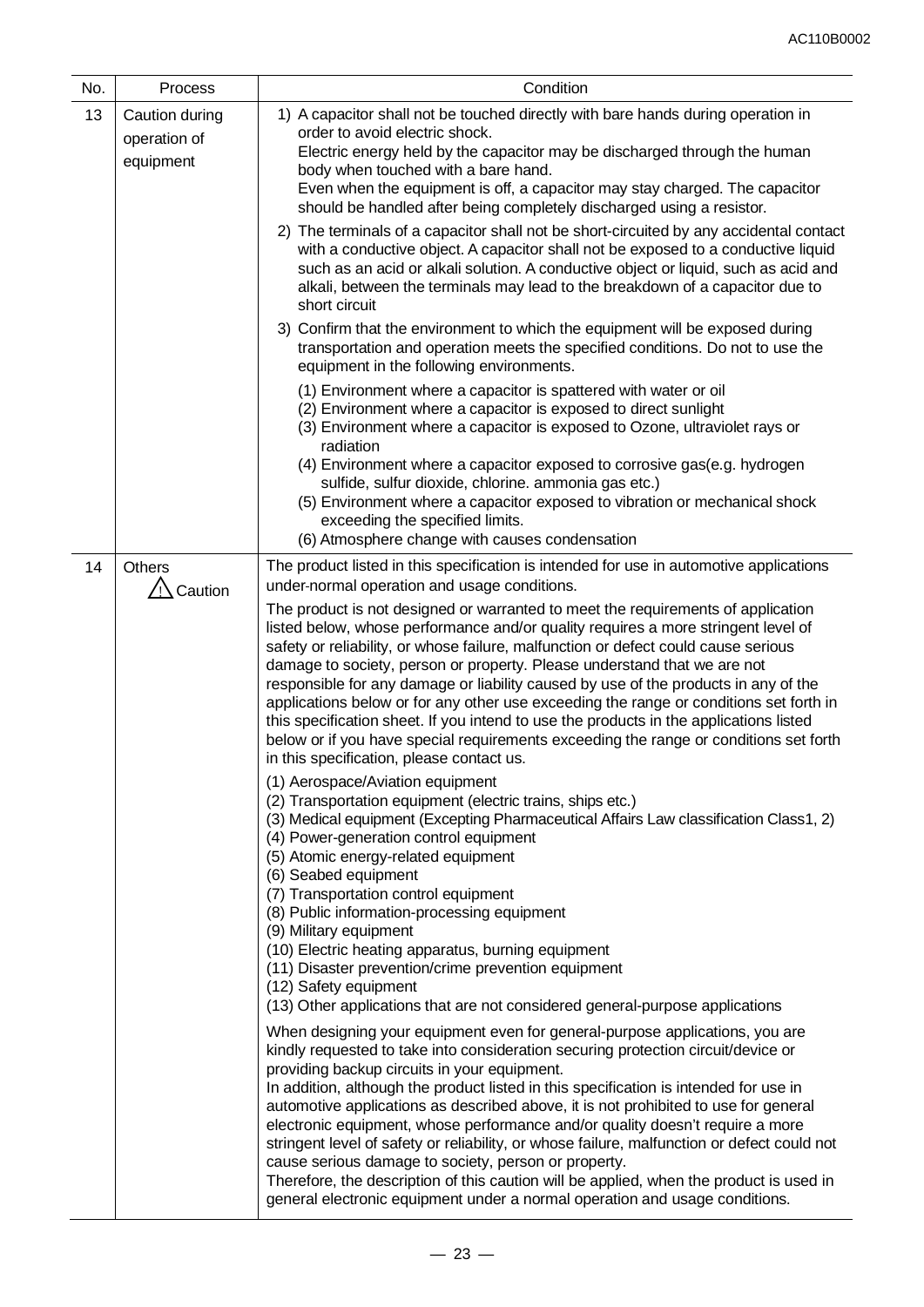# **10. TAPE PACKAGING SPECIFICATION**

#### **1. CONSTRUCTION AND DIMENSION OF TAPING**

1-1. Dimensions of carrier tape

Dimensions of paper tape shall be according to Appendix 3, 4.

1-2. Bulk part and leader of taping



1-3. Dimensions of reel

Dimensions of Ø178 reel shall be according to Appendix 5. Dimensions of Ø 330 reel shall be according to Appendix 6.

1-4. Structure of taping



(Bottom cover tape is not always applied.)

#### **2. CHIP QUANTITY**

Please refer to detail page on TDK web.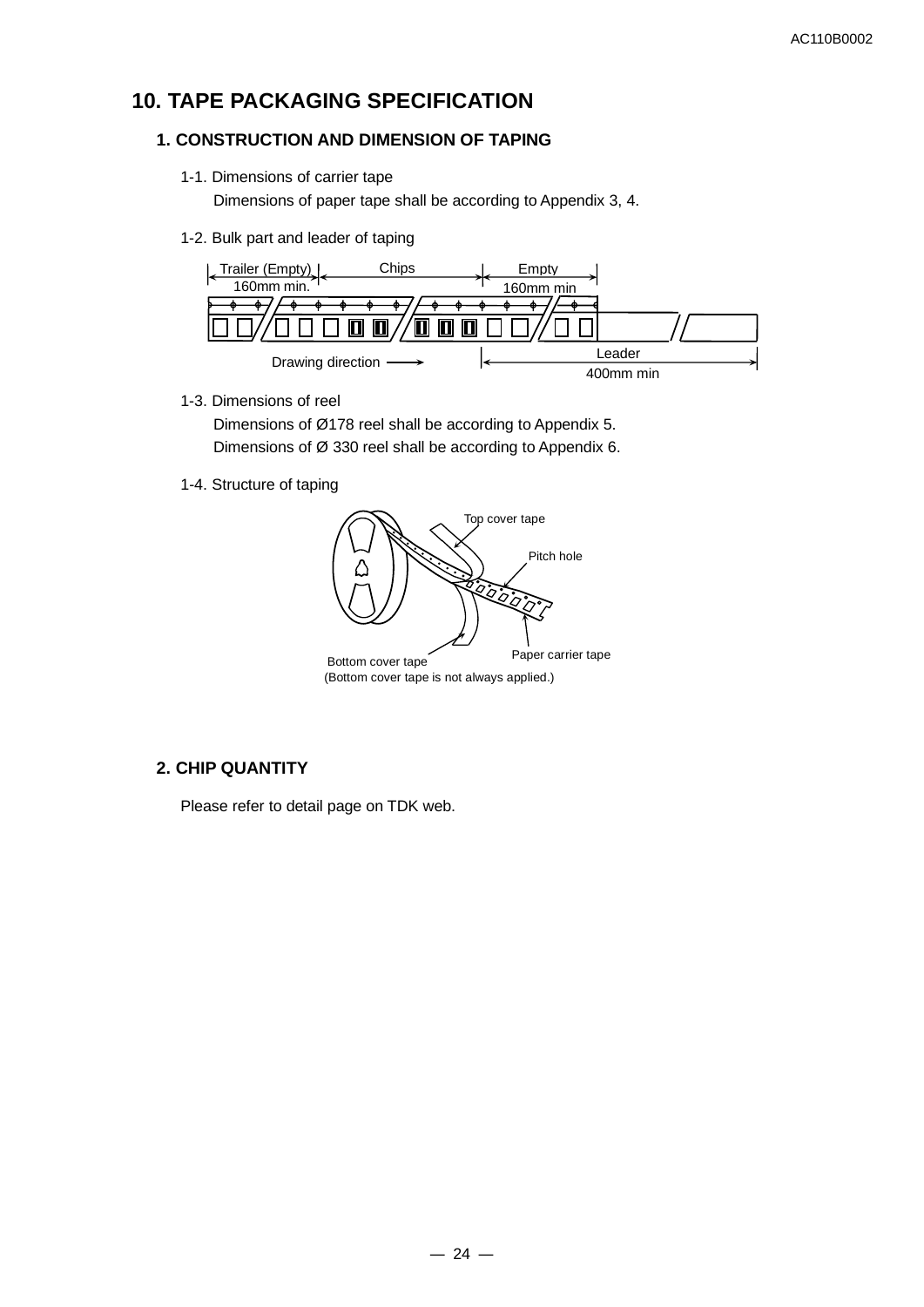#### **3. PERFORMANCE SPECIFICATIONS**

3-1. Fixing peeling strength (top tape)

0.05N < Peeling strength < 0.7N



- 3-2. Carrier tape shall be flexible enough to be wound around a minimum radius of 30mm with components in tape.
- 3-3. The missing of components shall be less than 0.1%
- 3-4. Components shall not stick to fixing tape.
- 3-5. When removing the cover tape, there shall not be difficulties by unfitting clearance gap, burrs and crushes of cavities. Also the sprocket holes shall not be covered by absorbing dust into the suction nozzle.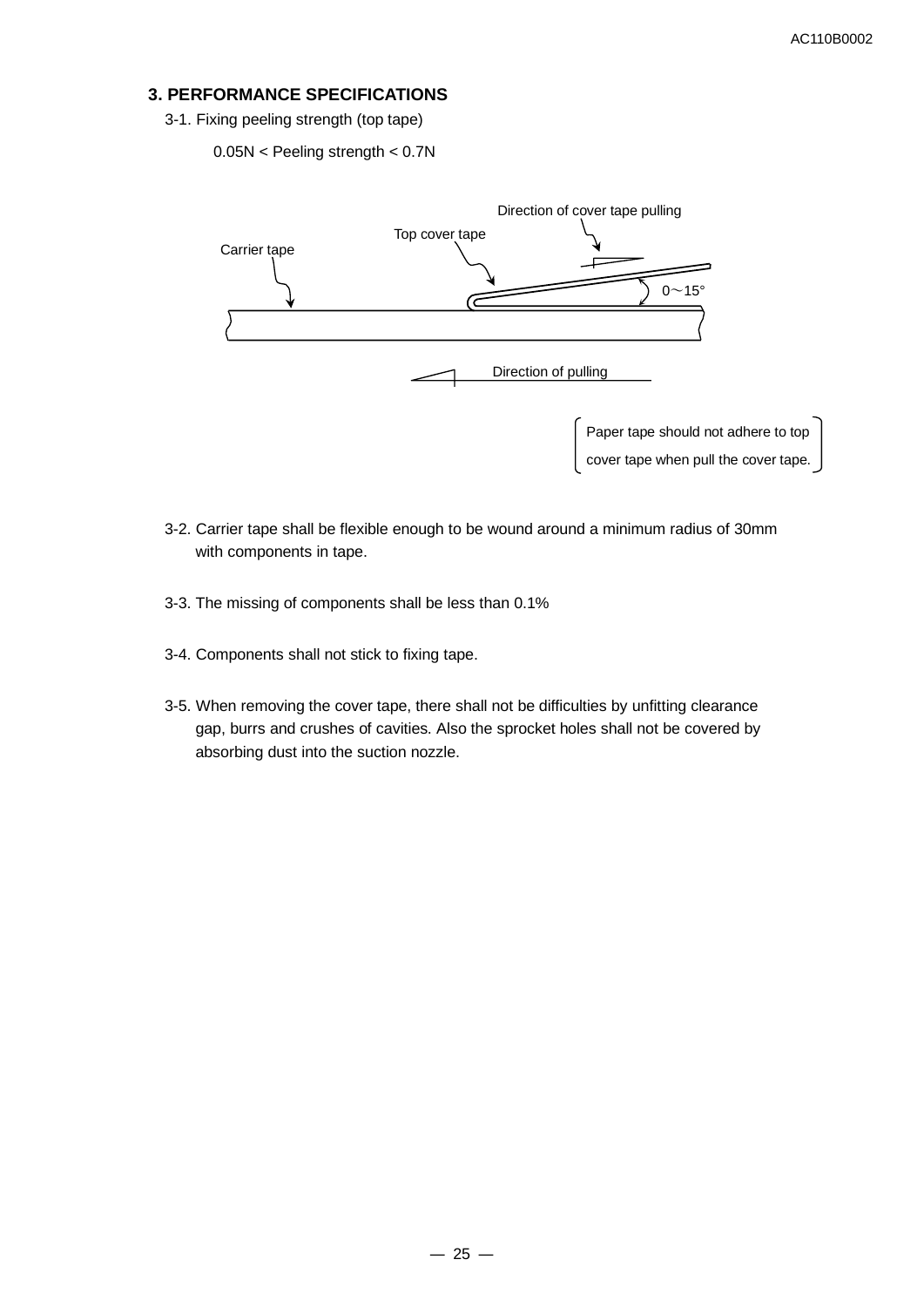# **Appendix 3**

Paper Tape



| Symbol<br><b>Type</b>    | Α      | B      | С               | D           |                 |             |
|--------------------------|--------|--------|-----------------|-------------|-----------------|-------------|
| <b>CGAEA</b><br>(CC0204) | (0.62) | (1.12) | $8.00 \pm 0.30$ | $3.50+0.05$ | $1.75 \pm 0.10$ | $2.00+0.05$ |
| <b>CGAEW</b><br>(CC0204) | (0.65) | 1.13   |                 |             |                 |             |

| Symbol<br>Type           | G               |                 | u                          | Κ      |             |  |
|--------------------------|-----------------|-----------------|----------------------------|--------|-------------|--|
| <b>CGAEA</b><br>(CC0204) | $2.00 \pm 0.05$ | $4.00 \pm 0.10$ | $\phi$ 1.50 $^{+0.10}_{0}$ | (0.38) |             |  |
| <b>CGAEW</b><br>(CC0204) |                 |                 |                            | (0.26) | $0.50$ max. |  |

( ) Reference value.

# **Appendix 4**

Paper Tape



(Unit:mm)

| Symbol<br>Type           |        | В    |                 |             |                 |             |
|--------------------------|--------|------|-----------------|-------------|-----------------|-------------|
| <b>CGAEB</b><br>(CC0204) | (0.75) | 1.30 | $8.00 \pm 0.30$ | $3.50+0.05$ | $1.75 \pm 0.10$ | $2.00+0.05$ |

| Symbol<br>$\tau_{\text{ype}}$ |             |                 |                                                                |           |
|-------------------------------|-------------|-----------------|----------------------------------------------------------------|-----------|
| <b>CGAEB</b><br>(CC0204)      | $2.00+0.05$ | $4.00 \pm 0.10$ | $\cdot \circ$   $\phi$ 1.50 $\stackrel{+0.10}{\circ}$   $\sim$ | 0.80 max. |

( ) Reference value.